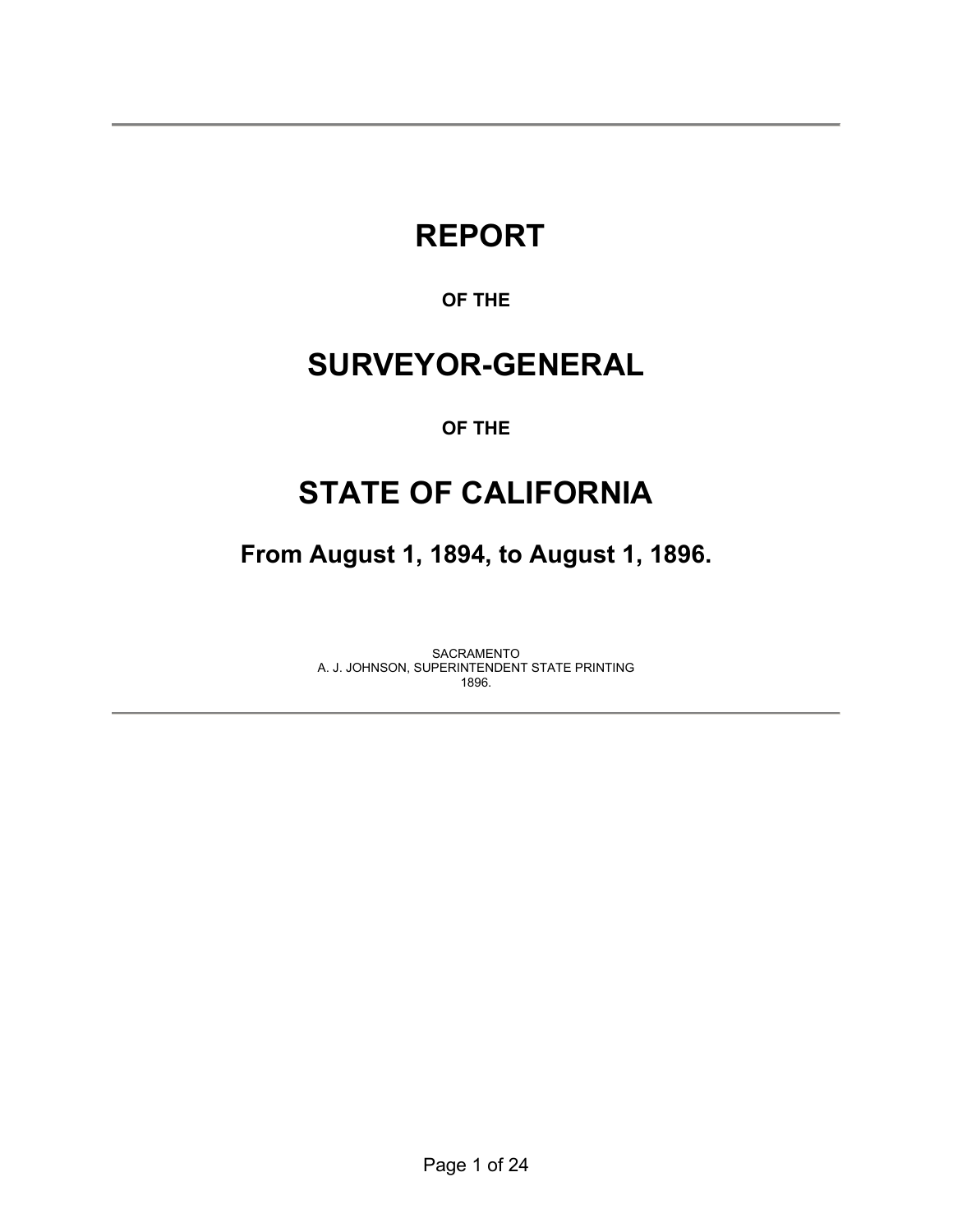#### STATE OF CALIFORNIA, OFFICE OF THE SURVEYOR-GENERAL, SACRAMENTO, CAL., September 15, 1896.

*To his Excellency,* JAMES H. BUDD, *Governor of California:*

DEAR SIR: In accordance with the requirements of the law relating to the duties of the Surveyor-General, I have the honor to submit the following report of the transactions of this office from August 1, 1894, to August 1, 1896.

> M. J. WRIGHT, Surveyor-General, and ex officio Register of State Land Office.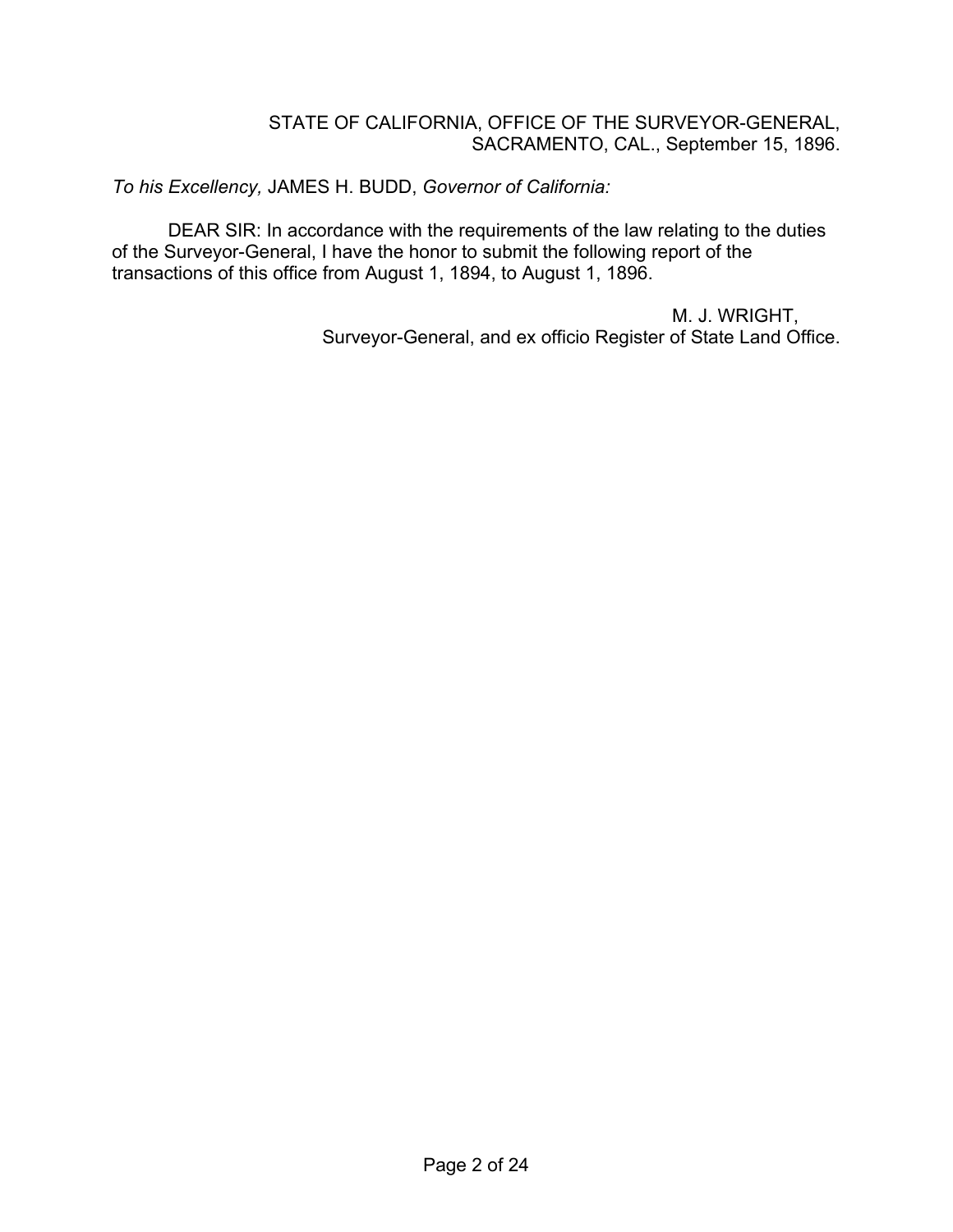## **GENERAL OFFICE BUSINESS**

#### AMOUNT OF FEES COLLECTED BY SURVEYOR-GENERAL.

 $\frac{1}{2}$ 

 From August 1, 1894, to August 1, 1896, the Surveyor-General collected, and paid into the State Treasury, the following fees:

| 1894 - |          | \$443 00   |
|--------|----------|------------|
|        |          | 358 50     |
|        |          | 368 00     |
|        |          | 407 00     |
|        |          | 469 00     |
| 1895 - |          | 312 50     |
|        |          | 291 00     |
|        |          | 257 50     |
|        |          | 248 50     |
|        |          | 228 50     |
|        |          | 318 00     |
|        |          | 288 50     |
|        |          | 256 00     |
|        |          | 174 00     |
|        | October. | 238 50     |
|        |          | 298 00     |
|        |          | 219 00     |
| 1896 - |          | 308 00     |
|        |          | 342 00     |
|        |          | 292 50     |
|        |          | 353 50     |
|        |          | 250 00     |
|        |          | 295 50     |
|        |          | 284 50     |
|        |          |            |
|        |          | \$7,301 50 |
|        |          |            |

#### AMOUNT OF DEPOSITS RECEIVED BY THE SURVEYOR-GENERAL.

 Under the Act of March 20, 1889, the Surveyor-General received from August 1, 1894 to August 1, 1896, and paid into the State Treasury, deposits as follows:

|        | 00 1340∵ |
|--------|----------|
|        | 360.00   |
|        | 320.00   |
|        | 280.00   |
|        | 360.00   |
| 1895 - | 320.00   |
|        | 300.00   |
|        | 200.00   |
|        | 260.00   |
|        | 260.00   |
|        | 220.00   |
|        | 220 00   |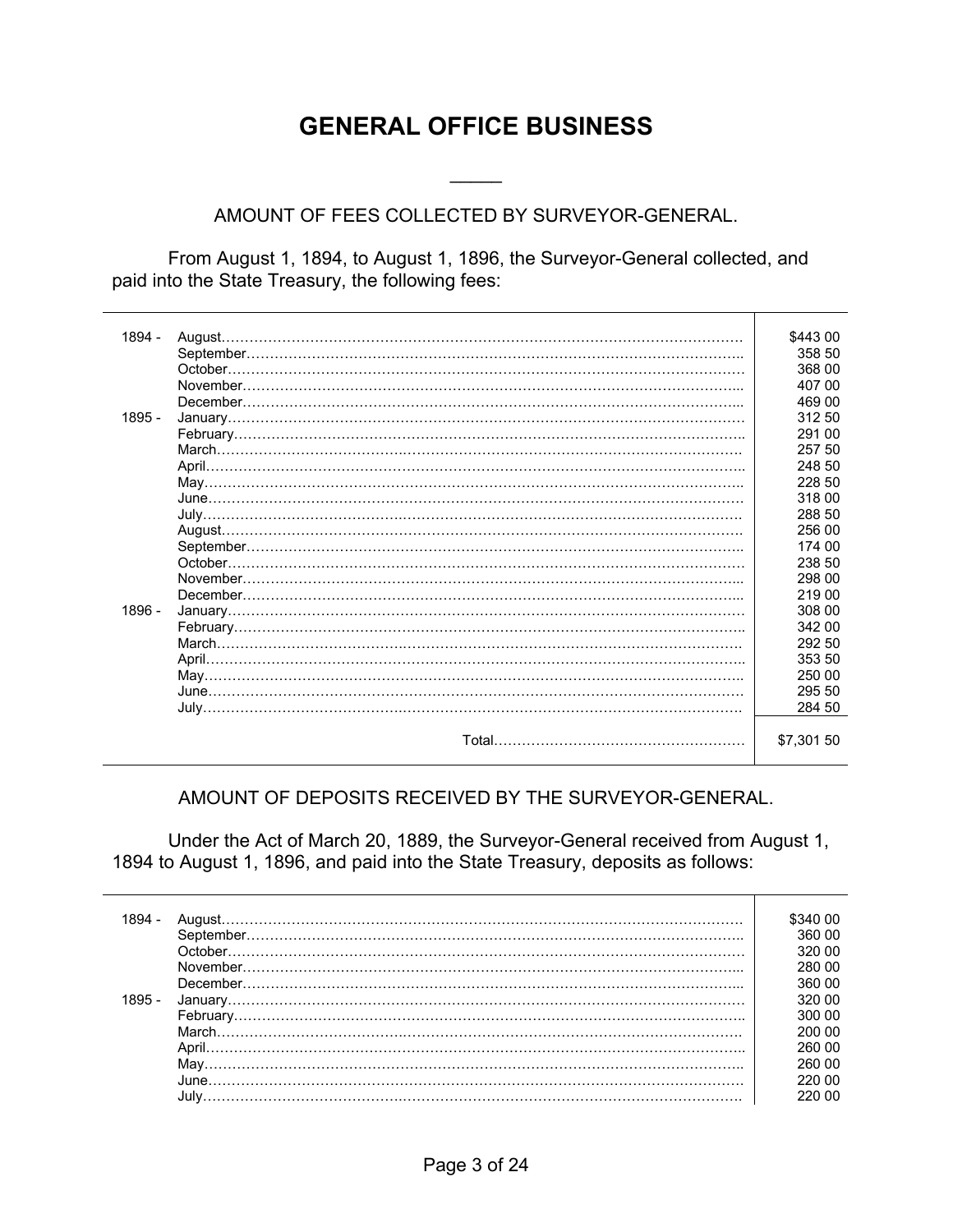|          | August. | 220 00  |
|----------|---------|---------|
|          |         | 100 00  |
|          |         | 200 00  |
|          |         | 260 00  |
|          |         | 80 00   |
| $1896 -$ |         | 120.00  |
|          |         | 200 00  |
|          |         | 140 00  |
|          |         | 100.00  |
|          |         | 280.00  |
|          |         | 180.00  |
|          |         | 260 00  |
|          |         |         |
|          | Total   | \$5.580 |
|          |         |         |

## AMOUNT OF FEES COLLECTED BY REGISTER OF STATE LAND OFFICE.

| (From August 1, 1894, to August 1, 1896.) |  |  |  |
|-------------------------------------------|--|--|--|
|-------------------------------------------|--|--|--|

|        | Month  | Paid into the State Treasury. | Paid to Secretary of State. |
|--------|--------|-------------------------------|-----------------------------|
| 1894 - |        | \$52 00                       | \$43 00                     |
|        |        | 9 0 0                         | 7 0 0                       |
|        |        | 42 00                         | 26 00                       |
|        |        | 20 00                         | 800                         |
|        |        | 579 00                        | 30 00                       |
| 1895 - |        | 110 00                        | 11 00                       |
|        |        | 45 00                         | 25 00                       |
|        |        | 6 0 0                         | 200                         |
|        |        | 48 00                         | 35 00                       |
|        |        | 489 00                        | 18 00                       |
|        |        | 159 00                        | 29 00                       |
|        |        | 126 00                        | 71 00                       |
|        |        | 54 00                         | 33 00                       |
|        |        | 69 00                         | 38 00                       |
|        |        | 60 00                         | 41 00                       |
|        |        | 45 00                         | 33 00                       |
|        |        | 660 00                        | 18 00                       |
| 1896 - |        | 210 00                        | 44 00                       |
|        |        | 111 00                        | 51 00                       |
|        |        | 93 00                         | 50 00                       |
|        |        | 57 00                         | 19 00                       |
|        |        | 465 00                        | 36 00                       |
|        |        | 99 00                         | 32 00                       |
|        |        | 114 00                        | 63 00                       |
|        | Totals | \$3,722 00                    | \$763 00                    |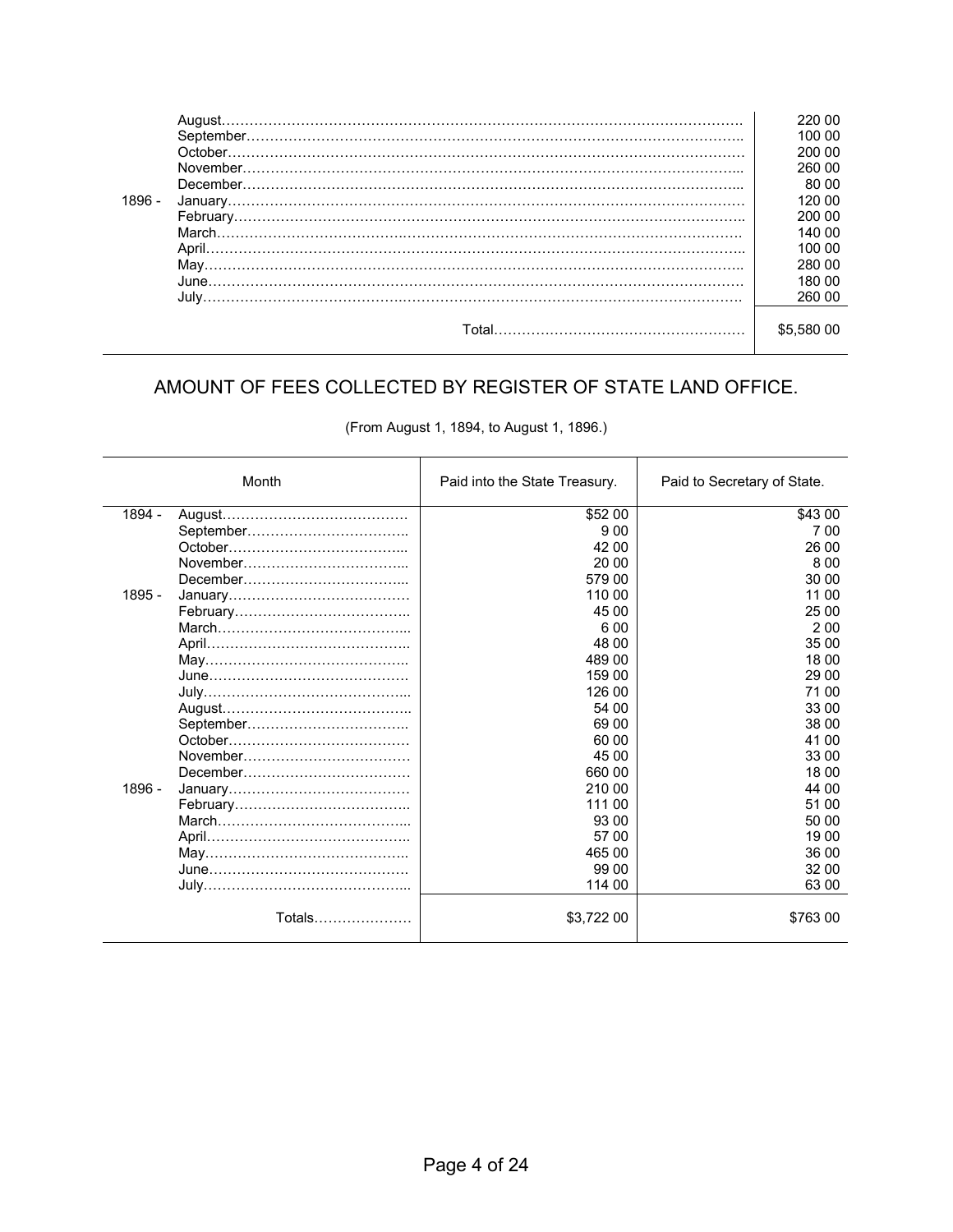## FINANCIAL RECAPITULATION.

|                                                                                  | \$7,301 50  |
|----------------------------------------------------------------------------------|-------------|
|                                                                                  | 5.580 00    |
|                                                                                  | 3.722 00    |
| Amount of fees collected by Register of State Land Office for Secretary of State | 763 00      |
| rotal……………………………………………………                                                        | \$17.366 50 |

#### APPLICATIONS TO PURCHASE STATE LANDS.

From August 1, 1894 to August 1, 1896, applications to purchase State lands in the following districts have been received and filed:

| District.   | Acres.     |
|-------------|------------|
|             | 99.900.19  |
| Visalia     | 37.694.04  |
| Stockton.   | 11.426.29  |
|             | 57.572.77  |
| Sacramento. | 19.397.94  |
|             | 30.441.84  |
|             | 11.462.03  |
|             | 56.994.08  |
| Shasta.     | 44.864.18  |
|             | 7.379.89   |
|             | 24.350.29  |
| Tide lands. | 624.78     |
| Lake lands. | 16.456.73  |
| Total.      | 418,565.05 |

Approvals of applications have been made as follows, from August 1, 1894, to August 1, 1896:

| Class of Land. | Acres.                  |
|----------------|-------------------------|
|                | 291,009.25<br>28,076.85 |
| Total          | 319,086.10              |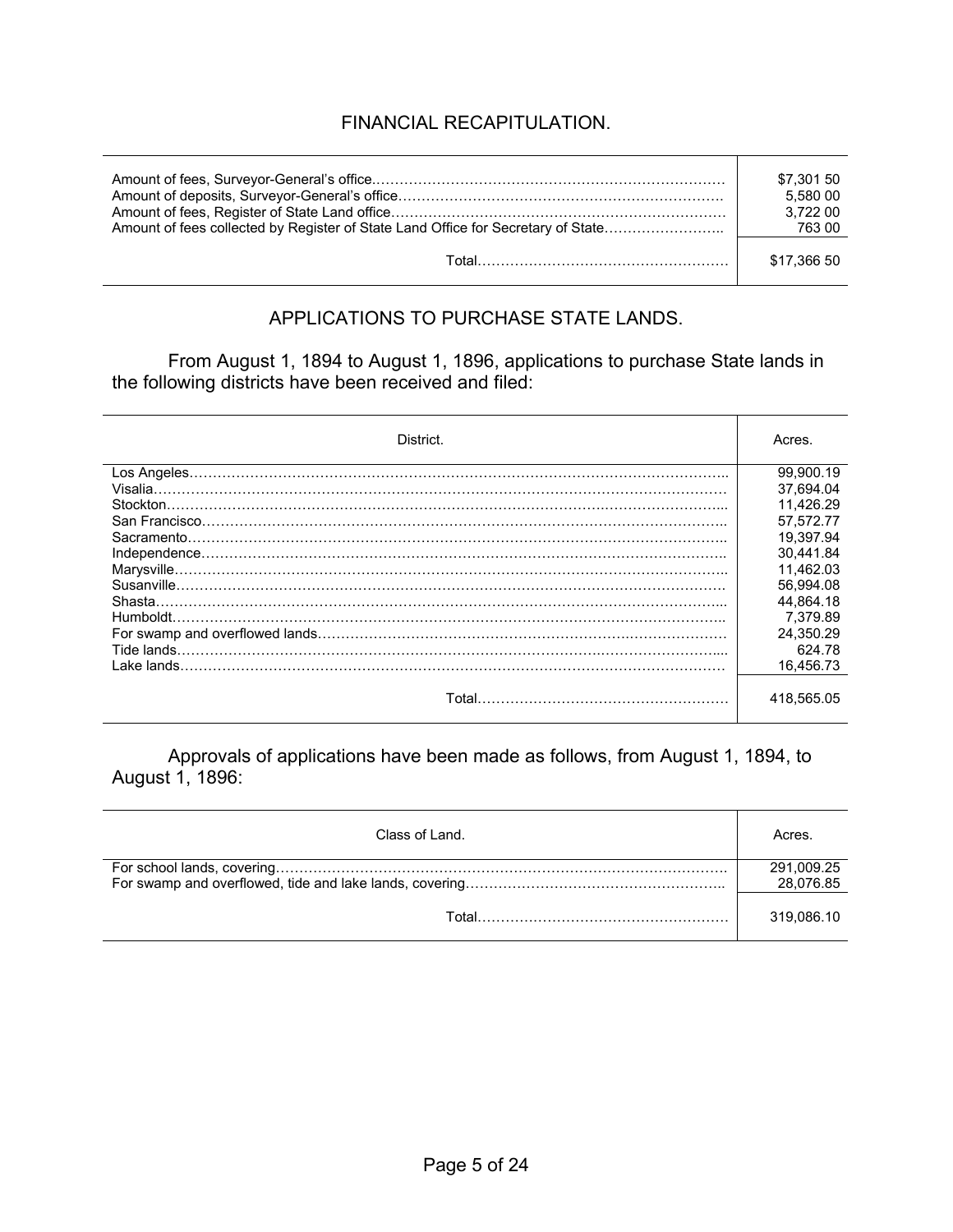## CERTIFICATES OF PURCHASE ISSUED.

#### (From August 1, 1894 to August 1, 1896.)

| Grant | Number of<br>certificates | Acres      |
|-------|---------------------------|------------|
|       | 680                       | 116.620.41 |
|       |                           | 1.400.00   |
|       | 29                        | 7,150.85   |
|       | 10                        | 753.25     |
|       | 28                        | 7.266.08   |
|       | 751                       | 133.190.59 |

#### PATENTS ISSUED.

(From August 1, 1894, to August 1, 1896.)

| Grant | Number of<br>Patents | Acres     |
|-------|----------------------|-----------|
|       | 316                  | 77.370.67 |
|       |                      | 2.774.20  |
|       | ◠                    | 240.00    |
|       | 53                   | 12.052.11 |
|       | 11                   | 2,043.12  |
|       | 389                  | 94.480.10 |

#### SCHOOL LAND PAYMENTS.

Amounts received by County Treasurers for the State, principal, and interest, on account of sales of school lands, from August 1, 1894, to August 1, 1896.

| County | Principal | Interest | Total     |
|--------|-----------|----------|-----------|
|        | \$350 09  | \$15394  | \$504 03  |
|        | 755 94    | 1.830 67 | 2.586 61  |
|        | 640 00    | 601 55   | 1.241 55  |
|        | 850 00    | 808 65   | 1.658 65  |
|        | 1.45183   | 898 59   | 2,350 42  |
|        | 360 00    | 225 08   | 585 08    |
|        | 34 60     | 2.00     | 36.60     |
|        | 48 00     | 291 20   | 339 20    |
|        | 1.703 55  | 2.710 78 | 4.414 33  |
|        | 2.801 29  | 3.892 65 | 6.693 94  |
|        | 15178     | 340 87   | 492 65    |
|        | 2.346 25  | 2.585 12 | 4.93137   |
|        | 930 08    | 1.959 22 | 2.889 30  |
|        | 18.784 45 | 8.958 83 | 27.743 28 |
|        | 738 84    | 985 04   | 1.72388   |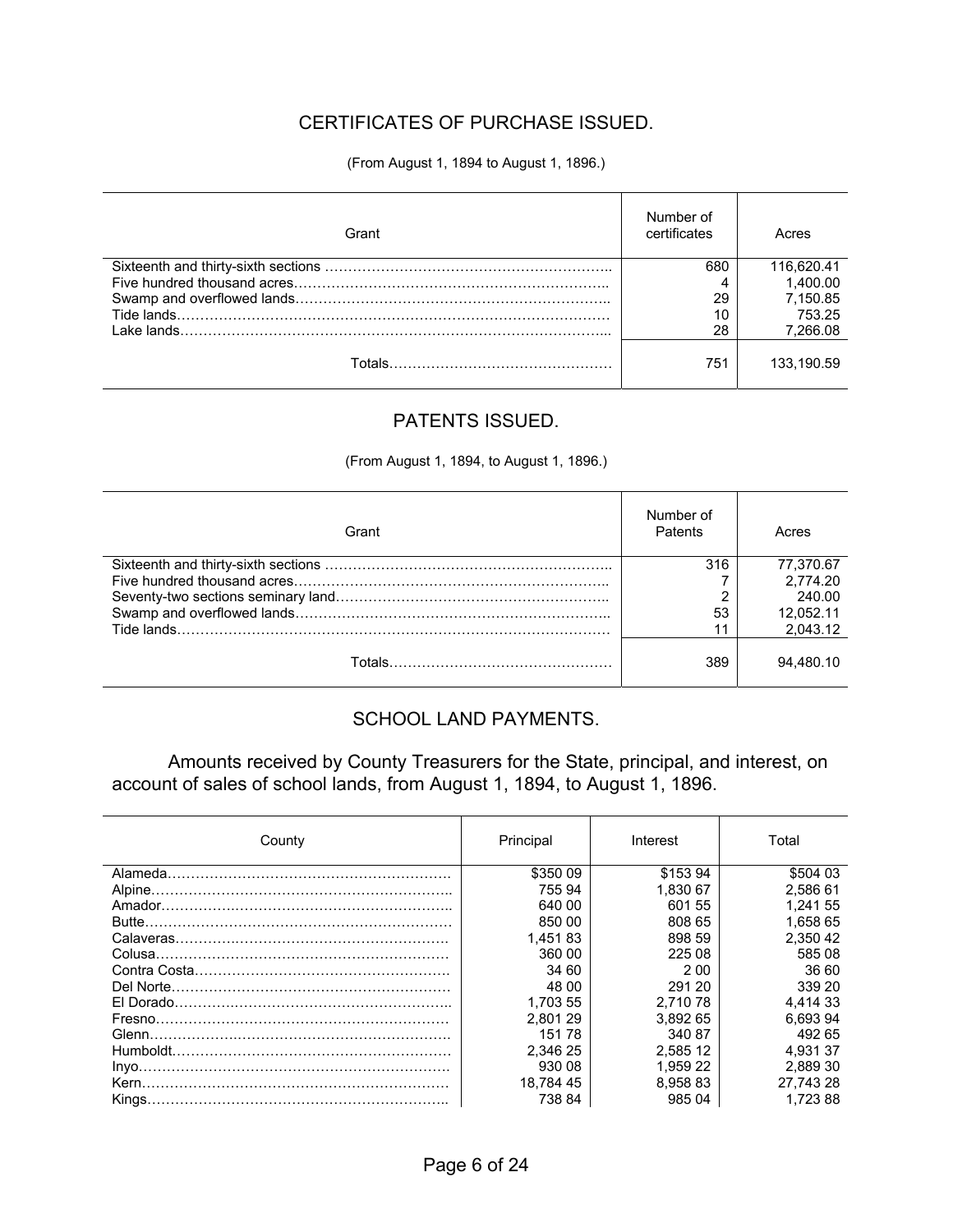|        | 4.085 26    | 1.664 91   | 5.750 17     |
|--------|-------------|------------|--------------|
|        | 2,903 20    | 2,58181    | 5,485 01     |
|        | 1,895 40    | 3,782 28   | 5,677 68     |
|        | 130 25      | 473 80     | 604 50       |
|        |             |            |              |
|        | 1,620 00    | 621 44     | 2,241 14     |
|        | 4,436 51    | 4,042 18   | 8,478 69     |
|        | 1,944 85    | 1,575 64   | 3,520 49     |
|        | 1,413 12    | 2,913 51   | 4,326 63     |
|        | 1,674 84    | 1,320 72   | 2,995 56     |
|        | 3,508 36    | 3,331 46   | 6,839 82     |
|        | 1,037 96    | 330 35     | 1,368 31     |
|        | 568 40      | 786 08     | 1,354 48     |
|        | 290 00      | 12170      | 41170        |
|        | 80 00       | 431 44     | 511 44       |
|        | 3,310 00    | 1,408 84   | 4,718 84     |
|        | 1,790 00    | 799 07     | 2,589 07     |
|        |             | 24 00      | 24 00        |
|        | 2,26195     | 2.241 64   | 4,503 59     |
|        | 6,88775     | 4,245 53   | 11,133 28    |
|        | 5,295 67    | 4,768 00   | 10,063 67    |
|        | 1,533 95    | 1,664 09   | 3,198 04     |
|        | 5,001 19    | 2,671 63   | 7,672 82     |
|        | 390 72      | 700 12     | 1,090 84     |
|        | 2,120 27    | 2,14779    | 4,268 06     |
|        | 675 18      | 373 18     | 1,048 36     |
|        | 640 00      | 256 95     | 896 95       |
|        | 6,929 04    | 2,023 39   | 9,132 43     |
|        | 100 00      | 33 60      | 133 60       |
|        | 1,895 47    | 5,380 86   | 7,276 33     |
|        | 50 00       | 106 40     | 156 40       |
|        | 704 04      | 27288      | 97692        |
|        | 860 00      | 442 11     | 1,302 11     |
|        |             |            |              |
|        | 3,491 97    | 1,383 62   | 4.875 59     |
|        | 709 76      | 757 17     | 1,466 93     |
|        | 84190       | 2,228 33   | 3,070 23     |
|        | 1,383 85    | 1,231 56   | 2,615 41     |
|        | 1,403 31    | 1,306 94   | 2,710 25     |
|        | 172 55      | 129 76     | 302 31       |
|        | 160 00      | 104 12     | 264 12       |
| Totals | \$106,14342 | \$87,10279 | \$193,246 21 |
|        |             |            |              |

## DELINQUENT INTEREST ON STATE SCHOOL LANDS.

 In May, 1895, and May, 1896, complete delinquent lists were sent out to the District Attorneys of each county in the State where there were delinquent purchasers of State school lands.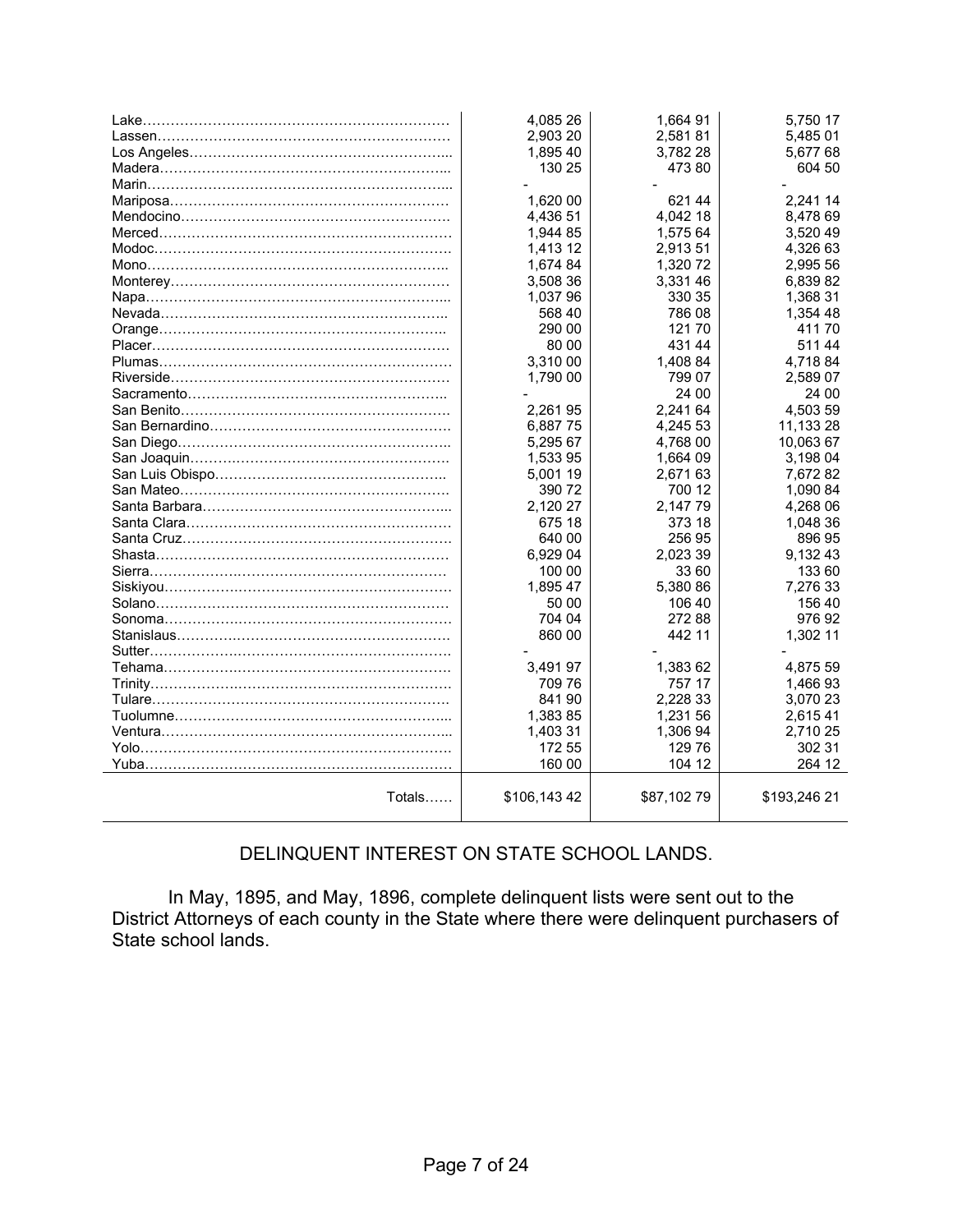#### COUNTY BOUNDARIES.

 On January 11, 1896, the Board of Supervisors of Lassen County passed an order requesting the Surveyor-General to survey and establish the boundary line between the counties of Lassen and Shasta, and recommending that Will H. Earl, County Surveyor of Lassen County, be appointed to make said survey. In compliance with said request, Mr. Earl was appointed, and the necessary instructions issued to him for the making of said survey; the State of California not to be responsible for any part of the expense of such survey.

 The map and field-notes, up to August 1, 1896, had not been returned to this office. I am informed, however, that the field work has been finished, and that the map and field-notes are nearly ready for filing in this office.

 No other boundary survey has been run, under instructions from this office, during the two years covered by this report.

#### LANDS LISTED TO THE STATE.

 From August 1, 1894, to August 1, 1896, the following amounts of land have been listed to the State of California by the United States.

| Grant | cres       |
|-------|------------|
|       | 135,118.03 |
|       | 73,515.96  |
|       | None.      |
|       | 208.633.99 |

#### CONTESTED LAND CASES.

 From August 1, 1894, to August 1, 1896, forty-eight proferts were issued from the office of the Surveyor-General.

#### SWAMP LAND DISTRICTS.

 From August 1, 1894, to August 1, 1896, Swamp Land Districts were formed and reported to this office as follows:

| No. of<br>Dist. | County. | Date of Filing. | No. of<br>Dist. | County. | Date of Filing. |
|-----------------|---------|-----------------|-----------------|---------|-----------------|
| 565             |         | Aug. 13, 1894   | 623             |         | Mar. 28, 1895   |
| 566             |         | Aug. 13, 1894   | 624             |         | Mar. 28, 1895   |
| 567             | Merced  | Aug. 13, 1894   | 625             | Madera  | Mar. 28, 1895   |
| 568             | Merced  | Aug. 13, 1894   | 626             | Madera  | Mar. 28, 1895   |
| 569             |         | Aug. 13, 1894   | 627             | Madera  | Mar. 28, 1895   |
| 570             | Merced  | Aug. 13, 1894   | 628             | Madera  | Mar. 28, 1895   |
| 571             |         | Aug. 13, 1894   | 629             | Madera  | Mar. 28, 1895   |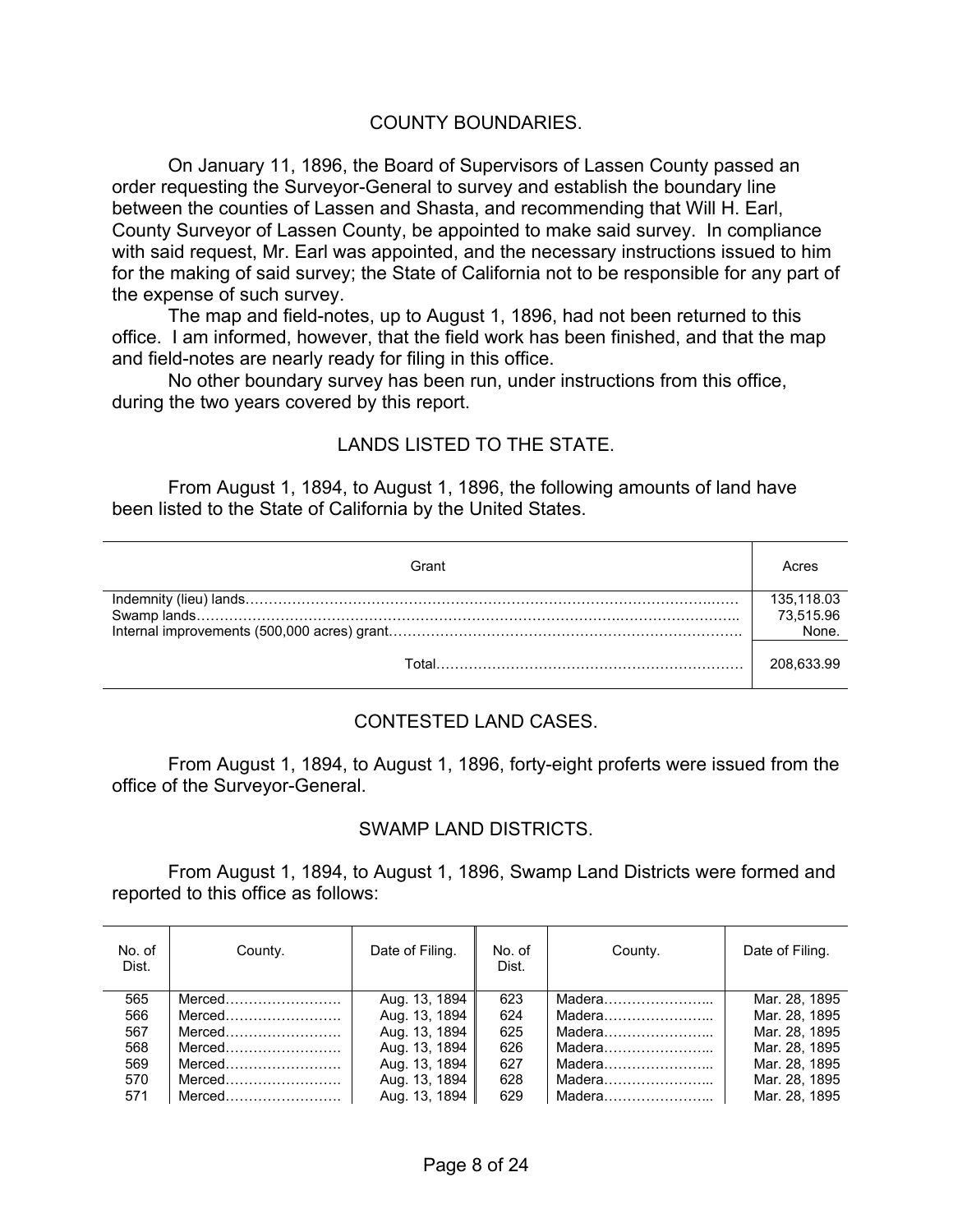| 572 | Merced                           | Aug. 13, 1894 | 630 | Madera      | Mar. 28, 1895  |
|-----|----------------------------------|---------------|-----|-------------|----------------|
| 573 | Merced                           | Aug. 13, 1894 | 631 | Fresno      | April 12, 1895 |
| 574 | Merced                           | Aug. 13, 1894 | 632 | Fresno      | April 12, 1895 |
| 575 | Merced                           | Aug. 13, 1894 | 633 | Fresno      | April 12, 1895 |
| 577 | Merced                           | Nov. 25, 1894 | 634 | Fresno      | April 12, 1895 |
| 578 | Merced                           | Nov. 24, 1894 | 635 | Fresno      | April 12, 1895 |
| 579 | Merced                           | Nov. 24, 1894 | 636 | Fresno      | April 12, 1895 |
| 580 | Merced                           | Nov. 24, 1894 | 637 | Fresno      | April 12, 1895 |
| 581 | Merced                           | Nov. 24, 1894 | 638 | Fresno      | April 12, 1895 |
| 582 | Merced                           | Nov. 24, 1894 | 639 | Fresno      | April 12, 1895 |
| 583 | Merced                           | Nov. 24, 1894 | 640 | Fresno      | April 12, 1895 |
| 584 | Merced                           | Nov. 24, 1894 | 641 | Fresno      | April 12, 1895 |
| 585 | $Merced$                         | Nov. 24, 1894 | 642 | Fresno      | April 12, 1895 |
| 586 | Merced                           | Nov. 24, 1894 | 643 | Fresno      | April 12, 1895 |
| 587 | $Merced$                         | Nov. 24, 1894 | 644 | Fresno      | April 12, 1895 |
| 588 | Merced                           | Nov. 24, 1894 | 645 | Fresno      | April 12, 1895 |
| 589 | Merced                           | Nov. 24, 1894 | 646 | Humboldt    | April 24, 1895 |
| 590 | Merced                           | Nov. 24, 1894 | 647 | Madera      | April 26, 1895 |
| 591 | Merced                           | Nov. 24, 1894 | 648 | Madera      | April 26, 1895 |
| 592 | Merced                           | Nov. 24, 1894 | 649 | Madera      | April 26, 1895 |
| 593 | Merced                           | Nov. 24, 1894 | 650 | Merced      | May 9, 1895    |
| 594 | Merced                           | Nov. 24, 1894 | 651 | Merced      | May 9, 1895    |
| 595 | Merced                           | Nov. 24, 1894 | 652 | Merced      | May 9, 1895    |
| 596 | Merced                           | Nov. 24, 1894 | 653 | $Merced$    | May 9, 1895    |
| 597 | Merced                           | Nov. 24, 1894 | 654 | Merced      | May 9, 1895    |
| 598 | $Merced$                         | Nov. 24, 1894 | 655 | $Merced$    | May 9, 1895    |
| 599 | $Merced$                         | Nov. 24, 1894 | 656 | $Merced$    | May 16, 1895   |
| 600 | Merced                           | Nov. 24, 1894 | 657 | Merced      | May 16, 1895   |
| 601 | Merced                           | Nov. 24, 1894 | 658 | Merced      | July 5, 1895   |
| 602 | Merced                           | Nov. 24, 1894 | 659 | San Joaquin | Aug. 13, 1895  |
| 603 | Merced                           | Nov. 24, 1894 | 660 | Stanislaus  | Oct. 4, 1895   |
| 604 | Merced                           | Nov. 24, 1894 | 661 | Stanislaus  | Oct. 4, 1895   |
| 605 | Merced                           | Nov. 24, 1894 | 662 | Stanislaus  | Oct. 4, 1895   |
| 606 | Merced                           | Nov. 24, 1894 | 663 | Stanislaus  | Oct. 4, 1895   |
| 607 | Humboldt                         | Dec. 6, 1894  | 664 | Stanislaus  | Oct. 4, 1895   |
| 608 | Merced                           | Dec. 13, 1894 | 665 | Stanislaus  | Oct. 4, 1895   |
| 609 | Merced                           | Dec. 13, 1894 | 666 | Stanislaus  | Oct. 4, 1895   |
| 610 | Merced                           | Dec. 13, 1894 | 667 | Stanislaus  | Oct. 4, 1895   |
| 611 | Merced                           | Jan. 11, 1895 | 668 | Stanislaus  | Oct. 4, 1895   |
| 612 | Merced                           | Jan. 11, 1895 | 669 | Stanislaus  | Oct. 4, 1895   |
| 613 | Humboldt                         | Jan. 19, 1895 | 670 | Stanislaus  | Oct. 4, 1895   |
| 614 | Merced                           | Mar. 7, 1895  | 671 | Stanislaus  | Oct. 4, 1895   |
| 615 | Madera                           | Mar. 28, 1895 | 672 | Stanislaus  | Oct. 4, 1895   |
| 616 | Madera                           | Mar. 28, 1895 | 673 | Sacramento  | Nov. 20, 1895  |
| 617 | Madera                           | Mar. 28, 1895 | 674 | Tulare      | Dec. 17, 1895  |
| 618 | Madera                           | Mar. 28, 1895 | 675 | Tulare      | April 10, 1896 |
| 619 | Madera                           | Mar. 28, 1895 | 676 | Humboldt    | May, 13, 1896  |
| 620 | Madera                           | Mar. 28, 1895 | 677 | Kings       | June 23, 1896  |
| 621 | $Madera \ldots  \ldots  \ldots $ | Mar. 28, 1895 | 678 | Kings       | June 23, 1896  |
| 622 | Madera                           | Mar. 28, 1895 | 679 | Modoc       | July 20, 1896  |
|     |                                  |               |     |             |                |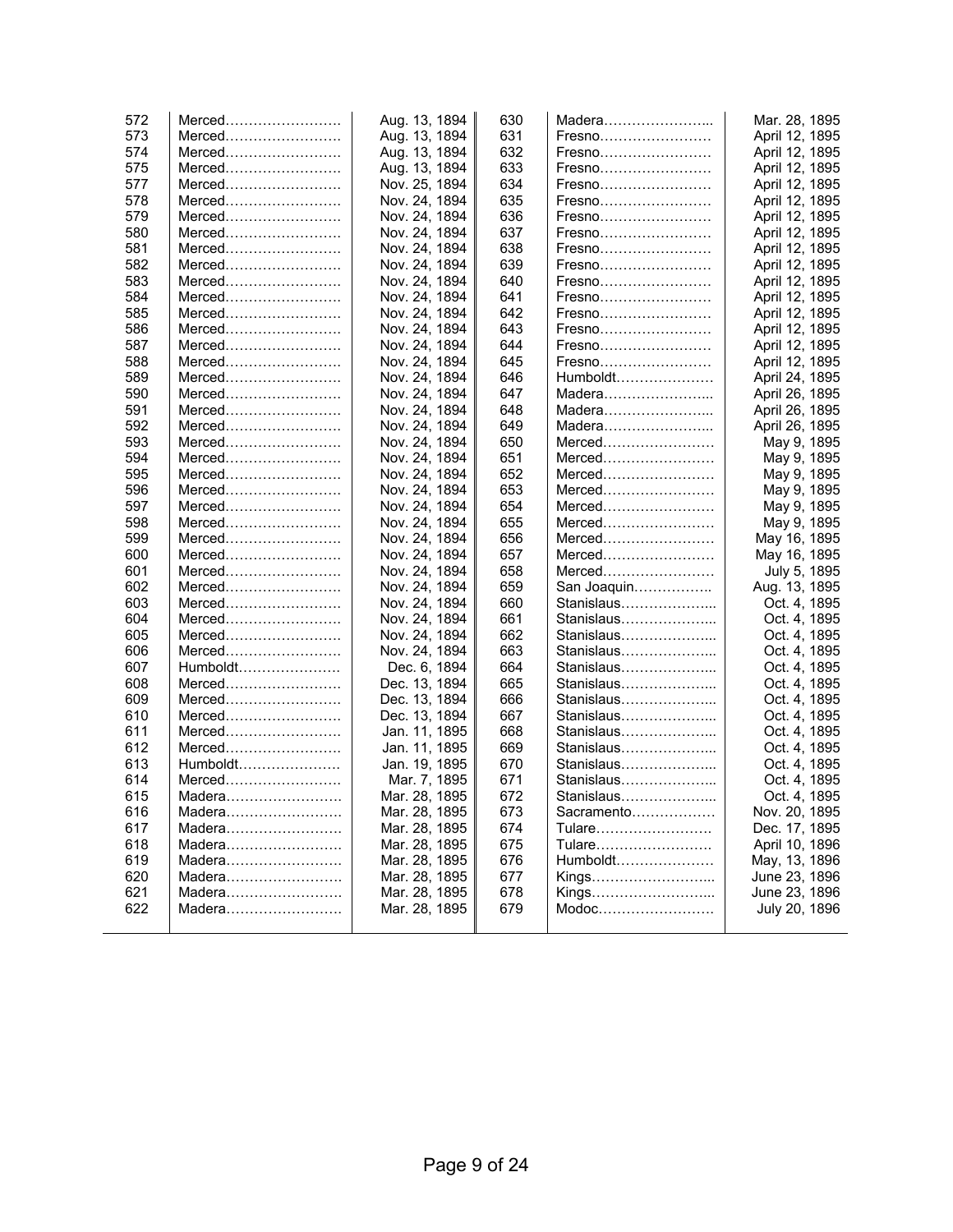From August 1, 1894, to August 1, 1896, evidence of complete reclamation, or the expenditure of \$2 per acre in gold coin on works of reclamation, were received from County Boards of Supervisors for the following described Swamp Land Districts, and the proper statements in relation thereto were sent to the County Treasurers:

| No. of<br>Dist. | County.          | Area – Acres.    | Amount of<br>Payments<br>Reported to<br>County<br>Treasurers. | Remarks.                                         |
|-----------------|------------------|------------------|---------------------------------------------------------------|--------------------------------------------------|
| 563             | Sacramento       | 4,073.66         | \$3,23672                                                     | \$2 per acre expended.                           |
| 565             | Merced           | 915.23           | 1,152 90                                                      | \$2 per acre expended.                           |
| 566             | Merced           | 160.00           | 160 00                                                        | \$2 per acre expended.                           |
| 567             | Merced           | 101.62           | 144 25                                                        | \$2 per acre expended.                           |
| 568             | $Merced$         | 243.92           | 328 68                                                        | \$2 per acre expended.                           |
| 569             | Merced           | 6,823.85         | 14,550 36                                                     | \$2 per acre expended.                           |
| 570             | Merced           | 2,104.51         | 2,186 06                                                      | \$2 per acre expended.                           |
| 571             | Merced           | 40.00            | 67 05                                                         | \$2 per acre expended.                           |
| 572             | Merced           | 2,557.44         | 4,015 36                                                      | \$2 per acre expended.                           |
| 573             | Merced           | 800.00           | 800 00                                                        | \$2 per acre expended.                           |
| 574             | Merced           | 143.77           | 353 47                                                        | \$2 per acre expended.                           |
| 575<br>601      | Merced           | 160.00<br>960.00 | 160 00<br>1,703 31                                            | \$2 per acre expended.                           |
| 577             | Merced<br>Merced | 627.87           | 792 26                                                        | \$2 per acre expended.                           |
| 584             | $Merced$         | 153.38           | 153 38                                                        | \$2 per acre expended.                           |
| 589             | Merced           | 640.00           | 1,319 04                                                      | \$2 per acre expended.<br>\$2 per acre expended. |
| 590             | Merced           | 480.00           | 93583                                                         | \$2 per acre expended.                           |
| 595             | Merced           | 264.81           | 302 12                                                        | \$2 per acre expended.                           |
| 602             | Merced           | 53.75            | 82 42                                                         | \$2 per acre expended.                           |
| 603             | Merced           | 106.97           | 302 97                                                        | \$2 per acre expended.                           |
| 604             | Merced           | 103.86           | 240 97                                                        | \$2 per acre expended.                           |
| 605             | Merced           | 74.95            | 115 68                                                        | \$2 per acre expended.                           |
| 606             | Merced           | 288.78           | 679 07                                                        | \$2 per acre expended.                           |
| 608             | Merced           | 360.00           | 751 55                                                        | \$2 per acre expended.                           |
| 579             | Merced           | 133.08           | 191 23                                                        | Complete.                                        |
| 578             | Merced           | 124.90           | 125 08                                                        | Complete.                                        |
| 580             |                  | 34.54            | 34 54                                                         | Complete.                                        |
| 581             | Merced           | 121.95           | 121 95                                                        | Complete.                                        |
| 582             | Merced           | 33.21            | 33 21                                                         | Complete.                                        |
| 583             | Merced           | 85.39            | 85 39                                                         | Complete.                                        |
| 585             | Merced           | 46.37            | 46 37                                                         | Complete.                                        |
| 586             | Merced           | 109.19           | 109 19                                                        | Complete.                                        |
| 587             | Merced           | 52.30            | 52 30                                                         | Complete.                                        |
| 588             |                  | 84.13            | 84 13                                                         | Complete.                                        |
| 591             | Merced           | 29.57            | 3193                                                          | Complete.                                        |
| 592             | Merced           | 71.25            | 76 95                                                         | Complete.                                        |
| 593<br>594      | Merced           | 16.98            | 1698                                                          | Complete.                                        |
| 596             | Merced           | 19.92<br>31.86   | 21 52<br>34 41                                                | Complete.<br>Complete.                           |
| 597             | Merced           | 20.03            | 20 03                                                         | Complete.                                        |
| 598             | Merced           | 38.90            | 50 37                                                         | Complete.                                        |
| 599             | Merced           | 16.26            | 16 26                                                         | Complete.                                        |
| 600             | Merced           | 69.76            | 104 66                                                        | Complete.                                        |
| 609             | Merced           | 47.26            | 47 26                                                         | Complete.                                        |
| 610             | Merced           | 20.69            | 20 69                                                         | Complete.                                        |
| 613             | Humboldt         | 467.98           | 677 18                                                        | Complete.                                        |
| 611             | Merced           | 72.25            | 131 31                                                        | \$2 per acre expended.                           |
| 612             |                  | 3,963.20         | 5,169 27                                                      | \$2 per acre expended.                           |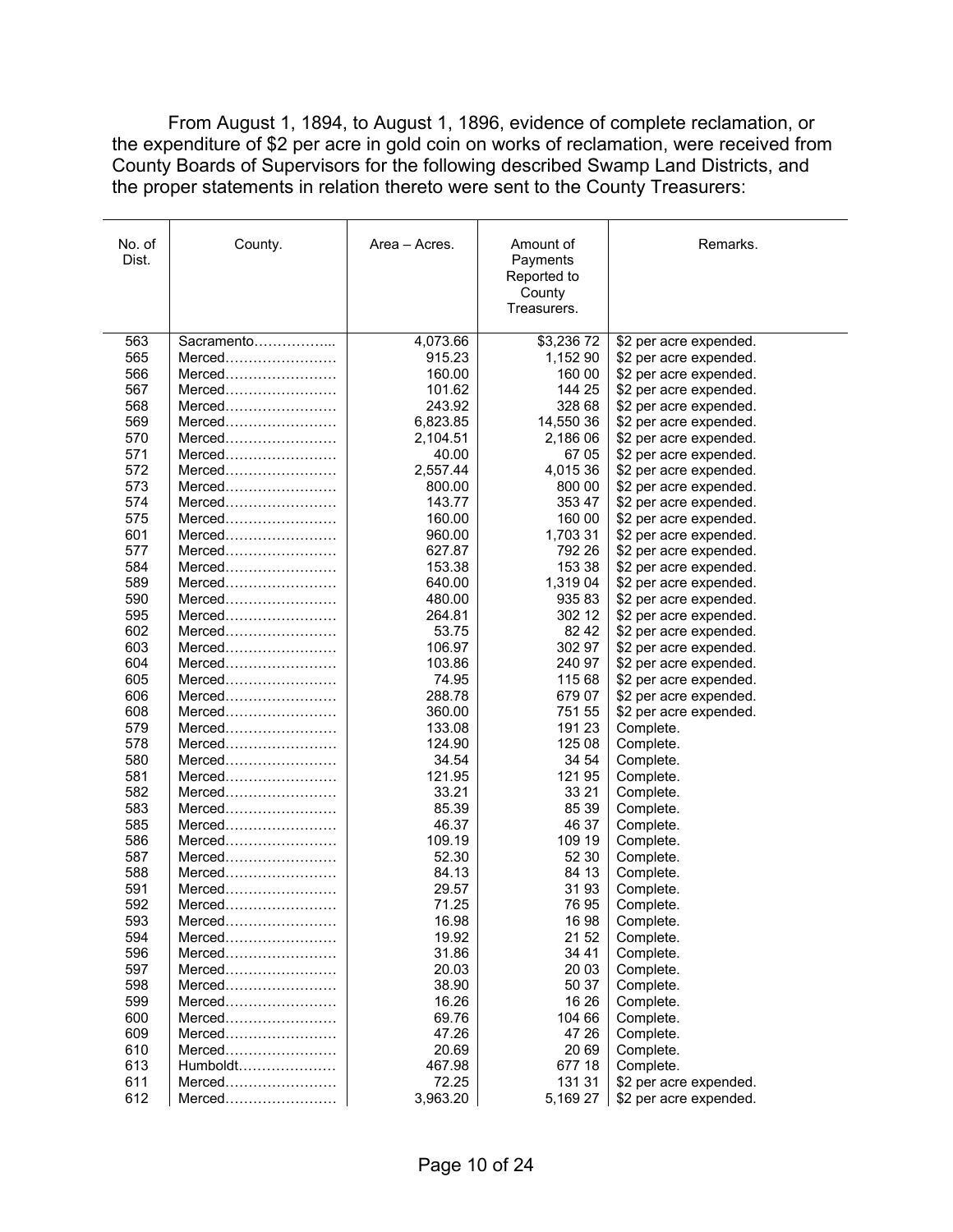| 614        | Merced               | 71.95          | 104 60          | \$2 per acre expended.                           |
|------------|----------------------|----------------|-----------------|--------------------------------------------------|
| 650        | Merced               | 40.23          | 40 23           | \$2 per acre expended.                           |
| 651        | Merced               | 63.08          | 178 67          | \$2 per acre expended.                           |
| 652        | Merced               | 184.53         | 22191           | \$2 per acre expended.                           |
| 653        | Merced               | 22.25          | 85 39           | \$2 per acre expended.                           |
| 654        | Merced               | 77.31          | 77 31           | \$2 per acre expended.                           |
| 655        | Merced               | 72.63          | 72 63           | \$2 per acre expended.                           |
| 656        | Merced               | 29.71          | 29 71           | \$2 per acre expended.                           |
| 615        | Madera               | 205.56         | 222 26          | \$2 per acre expended.                           |
| 616        | Madera               | 14.58          | 14 58           | \$2 per acre expended.                           |
| 617        | Madera               | 28.53          | 28 53           | \$2 per acre expended.                           |
| 618        | Madera               | 2,338.24       | 3,484 78        | \$2 per acre expended.                           |
| 619        | Madera               | 415.54         | 785 69          | \$2 per acre expended.                           |
| 620        |                      | 140.02         | 257 63          | \$2 per acre expended.                           |
| 621        | Madera               | 36.00          | 63 02           | \$2 per acre expended.                           |
| 622        | Madera               | 234.81         | 273 57          | \$2 per acre expended.                           |
| 623        | Madera               | 22.24          | 22 24           | \$2 per acre expended.                           |
| 624        | Madera               | 381.38         | 412 00          | \$2 per acre expended.                           |
| 625        | Madera               | 46.22          | 74 90           | \$2 per acre expended.                           |
| 626        | Madera               | 263.50         | 47979           | \$2 per acre expended.                           |
| 627        | Madera               | 44.47          | 44 47           | \$2 per acre expended.                           |
| 628        | Madera               | 165.17         | 19585           | \$2 per acre expended.                           |
| 629        | Madera               | 63.27          | 74 16           | \$2 per acre expended.                           |
| 630        |                      | 476.42         | 731 01          | \$2 per acre expended.                           |
| 658        | Merced               | 67.62          | 161 12          | \$2 per acre expended.                           |
| 647        | Madera               | 4,973.02       | 5,266 64        | \$2 per acre expended.                           |
| 648        | Madera               | 40.00          | 40 00           | \$2 per acre expended.                           |
| 649        |                      | 40.00          | 22 33           | \$2 per acre expended.                           |
| 661        | Stanislaus           | 986.61         | 1,254 27        | \$2 per acre expended.                           |
| 631        | Fresno               | 2,593.90       | 3,217 06        | \$2 per acre expended.                           |
| 632        | Fresno               | 40.00          | 43 20           | \$2 per acre expended.                           |
| 633        | Fresno               | 277.50         | 277 50          | \$2 per acre expended.                           |
| 634        | Fresno               | 100.33         | 125 53          | \$2 per acre expended.                           |
| 635        | Fresno               | 158.08         | 158 08          | \$2 per acre expended.                           |
| 636        | Fresno               | 214.45         | 241 45          | \$2 per acre expended.                           |
| 637        | Fresno               | 375.44         | 380 53          | \$2 per acre expended.                           |
| 638        | Fresno               | 79.52          | 79 52           | \$2 per acre expended.                           |
| 639        | Fresno               | 69.93          | 6993            | \$2 per acre expended.                           |
| 640        | Fresno               | 68.67          | 68 67           | \$2 per acre expended.                           |
| 641        | Fresno               | 717.79         | 89573           | \$2 per acre expended.                           |
| 642        | Fresno               | 136.28         | 148 20          | \$2 per acre expended.                           |
| 643        | Fresno               | 120.00         | 129 60          | \$2 per acre expended.                           |
| 644        | Fresno               | 639.34         | 747 29          | \$2 per acre expended.                           |
|            |                      |                |                 |                                                  |
| 645<br>670 | Stanislaus           | 40.00<br>71.33 | 56 00<br>155 53 | \$2 per acre expended.<br>\$2 per acre expended. |
| 671        | Stanislaus           | 214.96         | 37648           | \$2 per acre expended.                           |
| 657        | $Merced$             | 59.78          | 228 10          | \$2 per acre expended.                           |
| 660        | Stanislaus           | 68.31          | 136 34          | \$2 per acre expended.                           |
|            | Stanislaus           |                |                 |                                                  |
| 662<br>672 | Stanislaus           | 157.33         | 157 33          | \$2 per acre expended.                           |
|            |                      | 274.74         | 274 74          | \$2 per acre expended.                           |
| 674        | Tulare<br>Humboldt   | 625.90         | 725 78          | Complete.                                        |
| 607<br>311 |                      | 464.46         | 526 40          | \$2 per acre expended.                           |
|            | Humboldt<br>Humboldt | 991.00         | 2,134 24        | Complete.                                        |
| 646        |                      | 706.04         | 812 36          | \$2 per acre expended.                           |
|            |                      | 48,759.31      | \$68,720 54     |                                                  |
|            |                      |                |                 |                                                  |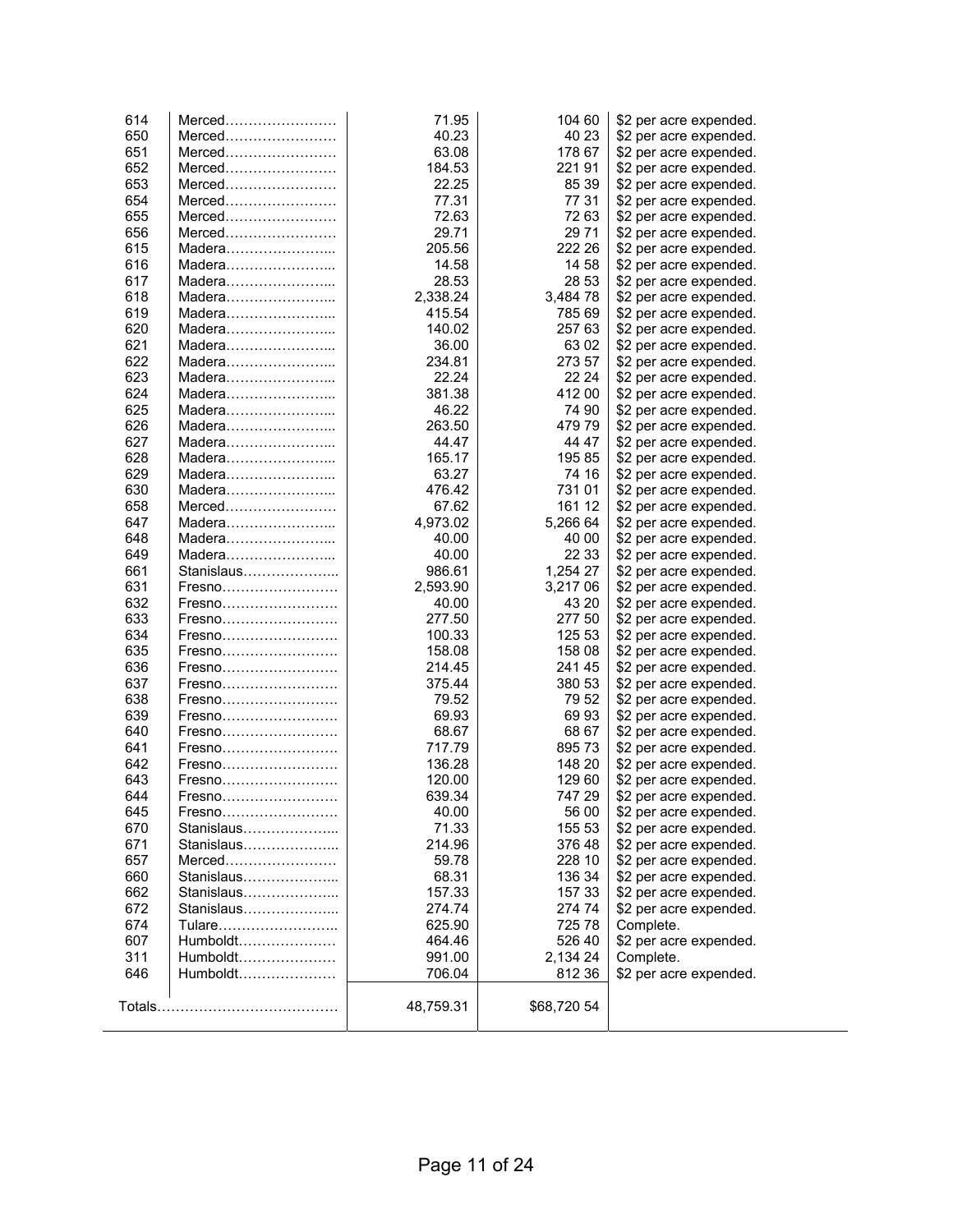## LICENSED LAND SURVEYORS.

 Under an Act to define the duties of, and to license land surveyors, approved March 31, 1891, the following licenses have been issued:

| No.      | Name.                                    | Address.                          | Date of License.               |
|----------|------------------------------------------|-----------------------------------|--------------------------------|
| 1        | Roscoe Wheeler, Jr                       | Fruitvale, Alameda County         | Aug. 11, 1894                  |
| 2        |                                          |                                   | Sept. 13, 1894                 |
| 3        |                                          |                                   | Sept. 13, 1894                 |
| 4        |                                          | Modesto, Stanislaus County        | Sept. 18, 1894                 |
| 5        | Charles Albert Spurrier                  | Modesto, Stanislaus County        | Sept. 18, 1894                 |
| 6        | George N. Randle                         |                                   | Sept. 24, 1894                 |
| 7        | George Allen Doyle                       |                                   | Sept. 24, 1894                 |
| 8        |                                          |                                   | Sept. 29, 1894                 |
| 9        |                                          |                                   | Oct. 11, 1894                  |
| 10       | William Howard Earl                      | Lake Greeno, Lassen County        | Oct. 17, 1894                  |
| 11       | Elliott Davis Perry                      |                                   | Oct. 17, 1894                  |
| 12       |                                          |                                   | Oct. 17, 1894                  |
| 13       |                                          |                                   | Oct. 17, 1894                  |
| 14       |                                          | South Riverside, Riverside County | Oct. 20, 1894                  |
| 15       |                                          |                                   | Oct. 24, 1894                  |
| 16       | Benjamin McLeran                         |                                   | Nov. 1, 1894                   |
| 17       | Charles W. Henderson                     |                                   | Nov. 1, 1894                   |
| 18       | Charles Wilbur Guptill                   | Yuba City, Sutter County          | Nov. 1, 1894                   |
| 19       | David Lindsay Wishon                     |                                   | Nov. 14, 1894                  |
| 20       |                                          |                                   | Nov. 15, 1894                  |
| 21       | Richard P. Hammond                       |                                   | Nov. 15, 1894                  |
| 22       |                                          |                                   | Nov. 27, 1894                  |
| 23       | George Lewis Nusbaumer                   |                                   | Nov. 27, 1894                  |
| 24       | Fred. Manning Miller                     | Grass Valley, Nevada County       | Nov. 28, 1894                  |
| 25       |                                          |                                   | Dec. 18, 1894                  |
| 26       |                                          | Ontario, San Bernardino County    | Dec. 26, 1894                  |
| 27       |                                          |                                   | Jan. 5, 1895                   |
| 28       | Joseph Charles Boyd                      |                                   | Jan. 7, 1895                   |
| 29       | James Walter Phillips                    |                                   | Jan. 7, 1895                   |
| 30       | Henry Beach Fisher                       |                                   | Jan. 9, 1895                   |
| 31       | Frank Ferdinand Flournay                 |                                   | Jan. 14, 1895                  |
| 32       | Hayden Lewis Demeritt                    |                                   | Jan. 17, 1895                  |
| 33       | Wright Mathews                           | Lakeport, Lake County             | Jan. 18, 1895                  |
| 34       | Albert Van der Naillen, Jr               |                                   | Jan. 24, 1895                  |
| 35       | Elam Cameron Brown                       | Martinez, Contra Costa County     | Jan. 29, 1895                  |
| 36       | Irving Allen Hubon                       |                                   | Feb. 11, 1895                  |
| 37<br>38 |                                          | Sonora, Tuolumne County           | Feb. 12, 1895                  |
| 39       | Samuel Worsley Smith<br>Julius M. Button | Hollister, San Benito County      | Feb. 12, 1895                  |
| 40       | Edmund Davis Grove                       | Modesto, Stanislaus County        | Feb. 12, 1895<br>Feb. 13, 1895 |
| 41       | John Jackson Lewis                       | Watsonville, Santa Cruz County    | Feb. 14, 1895                  |
| 42       | Charles Stephen Tilton                   |                                   | Feb. 1895                      |
| 43       | Jim J. Huncilman                         |                                   | Mar. 2, 1895                   |
| 44       | William Penn Humphreys                   |                                   | Mar. 20, 1895                  |
| 45       | Lemuel D. Davis                          | Downieville, Sierra County        | Mar. 29, 1895                  |
| 46       | William Truman Kirkwood                  | Ukiah, Mendocino County           | Mar. 29, 1895                  |
| 47       | William K. Brown                         | Hollister, San Benito County      | Mar. 29, 1895                  |
| 48       | George Coffin Power                      | Ventura, Ventura County           | Mar. 29, 1895                  |
| 49       | George Bell Douglas                      | Modesto, Stanislaus County        | April 1, 1895                  |
| 50       | Norman Benjamin Kellogg                  |                                   | April 12, 1895                 |
| 51       | George Lynde Richardson                  | San Rafael, Marin County          | April 12, 1895                 |
| 52       | Lucius Edgar Ricksecker                  | Occidental, Sonoma County         | April 16, 1895                 |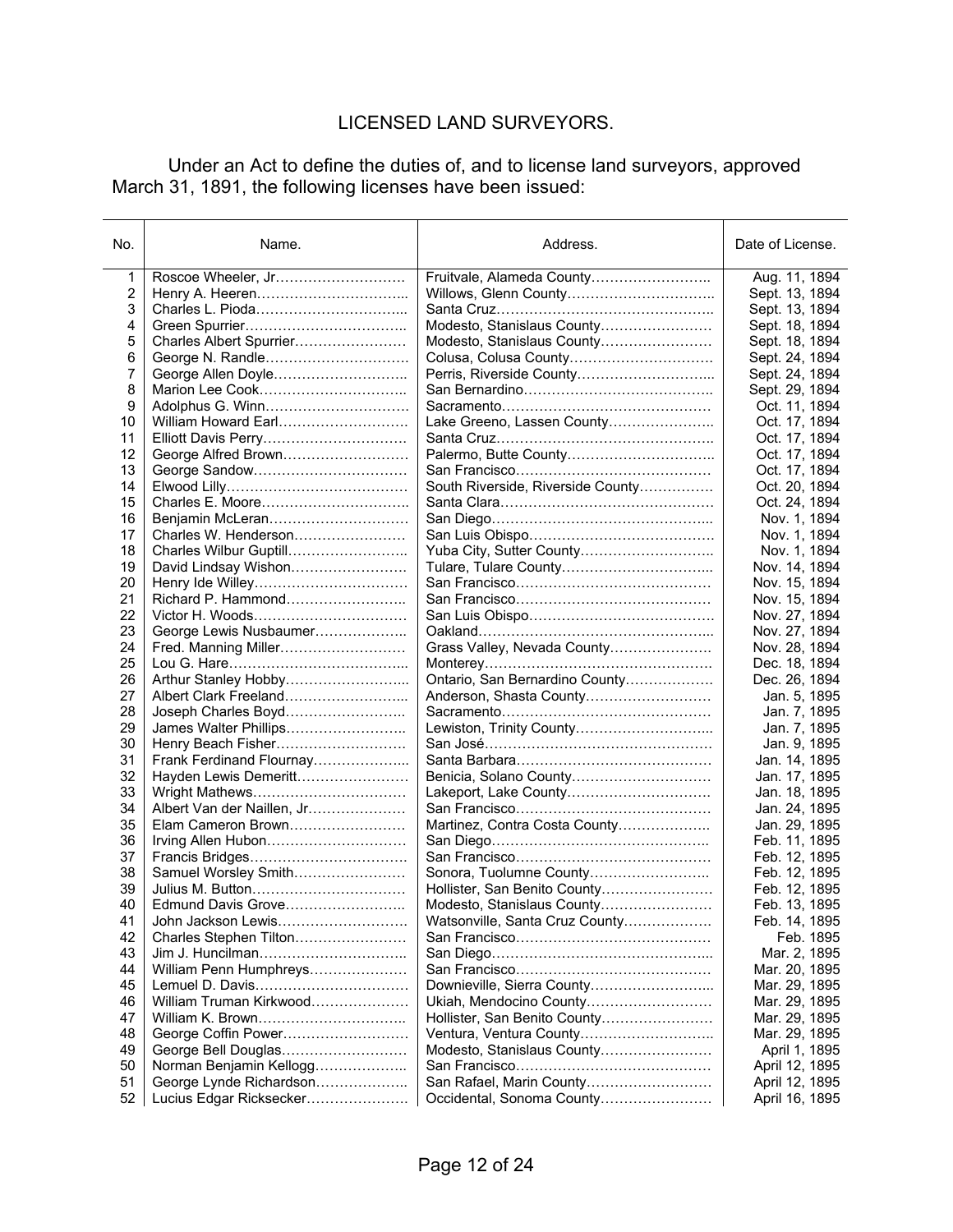| 53 |                           |                                | April 18, 1895 |
|----|---------------------------|--------------------------------|----------------|
| 54 | George Herbert Herrold    |                                | April 25, 1895 |
| 55 | Frank Ellsworth Trask     | Ontario, San Bernardino County | April 25, 1895 |
| 56 | Charles C. Brown          | Norwalk, Los Angeles County    | April 30, 1895 |
| 57 | Albert Park Campbell      | Lakeview, Riverside County     | May 7, 1895    |
| 58 | Luther Wagoner            | Georgetown, El Dorado County   | May 29, 1895   |
| 59 | George Allen Atherton     |                                | June 24, 1895  |
| 60 | Stephen E. Kieffer        | Anaheim, Orange County         | July 16, 1895  |
| 61 | Charles Augustus Robinson | Merced, Merced County          | Aug. 26, 1895  |
| 62 | James E. Woods            | Harrison, San Mateo County     | Oct. 1, 1895   |
| 63 | William Simkins           |                                | Oct. 9, 1895   |
| 64 | Albert Augustus Smith     | Alturas, Modoc County          | Oct. 22, 1895  |
| 65 | Ernest G. Hamilton        | Riverside, Riverside County    | Nov. 7, 1895   |
| 66 | William D. Minckler       | Susanville, Lassen County      | Jan. 2, 1896   |
| 67 |                           | Weaverville, Trinity County    | Jan. 8, 1896   |
| 68 | Victor Talmage McCraw     | Hollister, San Benito County   | Jan. 30, 1896  |
| 69 | Joseph Henry Smith        |                                | Feb. 10, 1896  |
| 70 | Henry Christian Langrehr  |                                | Feb. 17, 1896  |
| 71 |                           |                                | Feb. 24, 1896  |
| 72 |                           | Redding, Shasta County         | April 17, 1896 |
| 73 | Thomas W. Bulpin          | South Pasadena, Los Angeles Co | May 21, 1896   |
| 74 |                           |                                | May 21, 1896   |
| 75 | William Baruch Gilbert    | Redwood City, San Mateo County | June 5, 1896   |
| 76 |                           |                                | June 13, 1896  |
| 77 | Michael M. O'Shaughnessy  |                                | June 27, 1896  |
| 78 |                           |                                | July 8, 1896   |
|    |                           |                                |                |

### AREA OF THE STATE OF CALIFORNIA.

 The following statement, the latest procurable, furnished by the United States Surveyor-General for California in 1882, shows that the estimated area of the State of California is 100,500,000 acres, apportioned as follows:

| Subdivision.       | Area - Acres. |
|--------------------|---------------|
|                    | 61.887.392    |
|                    | 26.211.501    |
|                    | 8.383.375     |
|                    | 341.650       |
|                    | 318.631       |
|                    | 1.531.700     |
|                    | 1.635.227     |
|                    | 85.524        |
|                    | 100.000       |
|                    | 5.000         |
| Total………………………………… | 100,500,000   |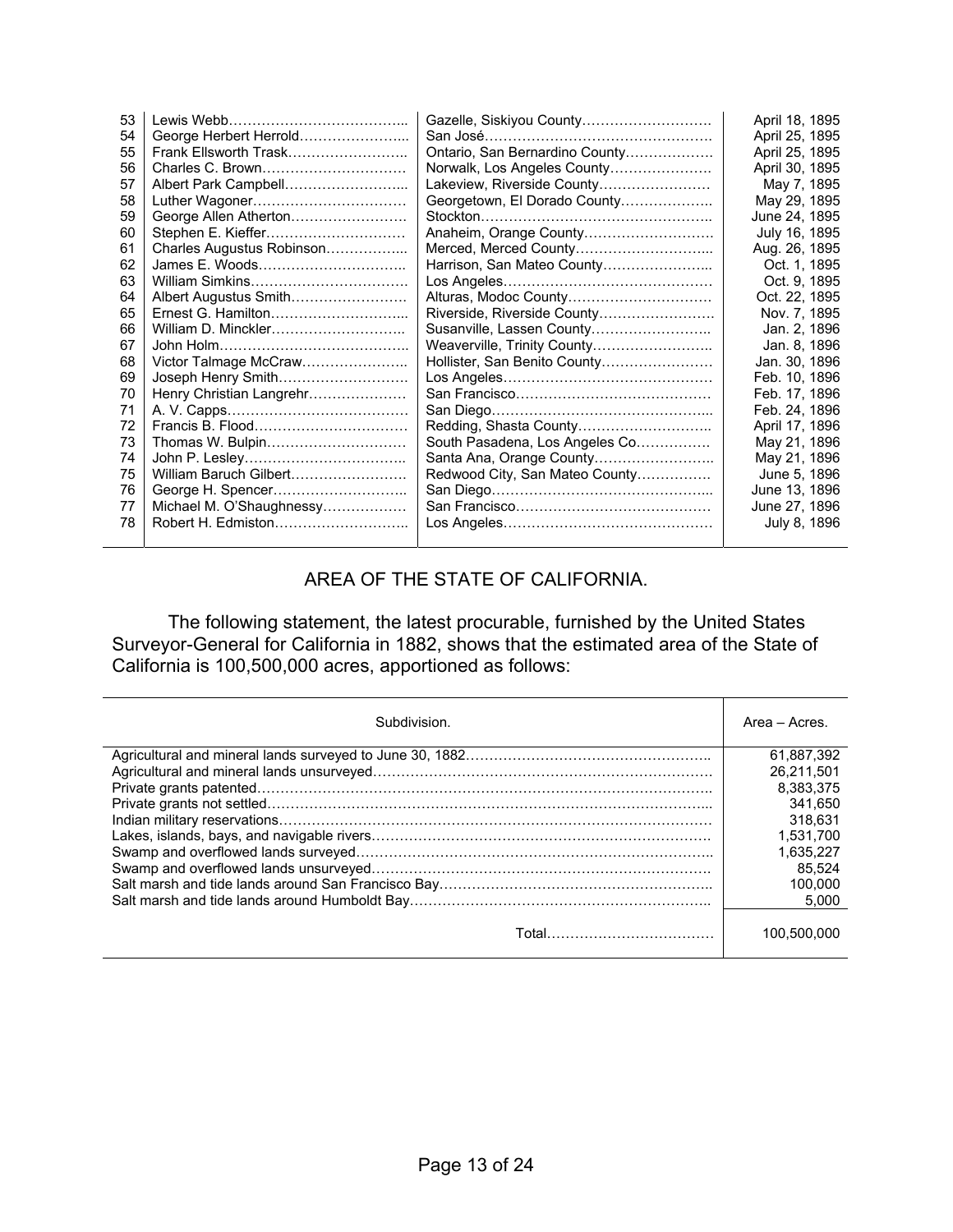#### UNITED STATES GOVERNMENT LAND.

 Statement by United States Land Districts, showing the area (in acres) of Government land unappropriated and unreserved, surveyed and unsurveyed, in the State of California, as given in the annual report of the Commissioner of the General Land Office for the fiscal year ending June 30, 1895:

| Land Districts. | Surveyed.  | Unsurveyed. | Total.     |
|-----------------|------------|-------------|------------|
|                 | 2.491.644  | 1.009.163   | 3.500.807  |
|                 | 8.134.400  | 3.822.000   | 11.956.400 |
|                 | 8.002.063  | 4.081.763   | 12.083.826 |
|                 | 799.895    | 177.629     | 977.524    |
|                 | 2.700.853  | 417.896     | 3.118.749  |
|                 | 1.340.926  | 443.992     | 1.784.918  |
|                 | 4.582.959  | 558.520     | 5.141.479  |
|                 | 820.943    | 208.214     | 1.029.157  |
|                 | 4.990.179  | 255.212     | 5.245.391  |
|                 | 685.526    | 137.280     | 822,806    |
| Totals          | 34.549.388 | 11.111.669  | 45.661.057 |

### FOREST RESERVATIONS.

 The United States Forest Reservations established in the State of California are as follows, embracing an estimated area of 5,438,720 acres:

| Name of Reservation.                                                                                                      | Locality.                                                                                                                                                  | Date of<br>Proclamation<br>Creating<br>Reservation.              | <b>Fstimated</b><br>Area (Acres).         |
|---------------------------------------------------------------------------------------------------------------------------|------------------------------------------------------------------------------------------------------------------------------------------------------------|------------------------------------------------------------------|-------------------------------------------|
| San Gabriel Timber Land Reserve<br>Sierra Forest Reserve<br>San Bernardino Forest Reserve<br>Trabuco Cañon Forest Reserve | In Los Angeles and San<br>Bernardino Counties<br>In Mono, Mariposa, Fresno,<br>Tulare, Inyo and Kern Counties.<br>In San Bernardino Co<br>In Orange County | Dec. 20, 1892<br>Feb. 14, 1893<br>Feb. 25, 1893<br>Feb. 25, 1893 | 555.520<br>4,096,000<br>737.280<br>49.920 |
| Total.                                                                                                                    |                                                                                                                                                            |                                                                  | 5,438,720                                 |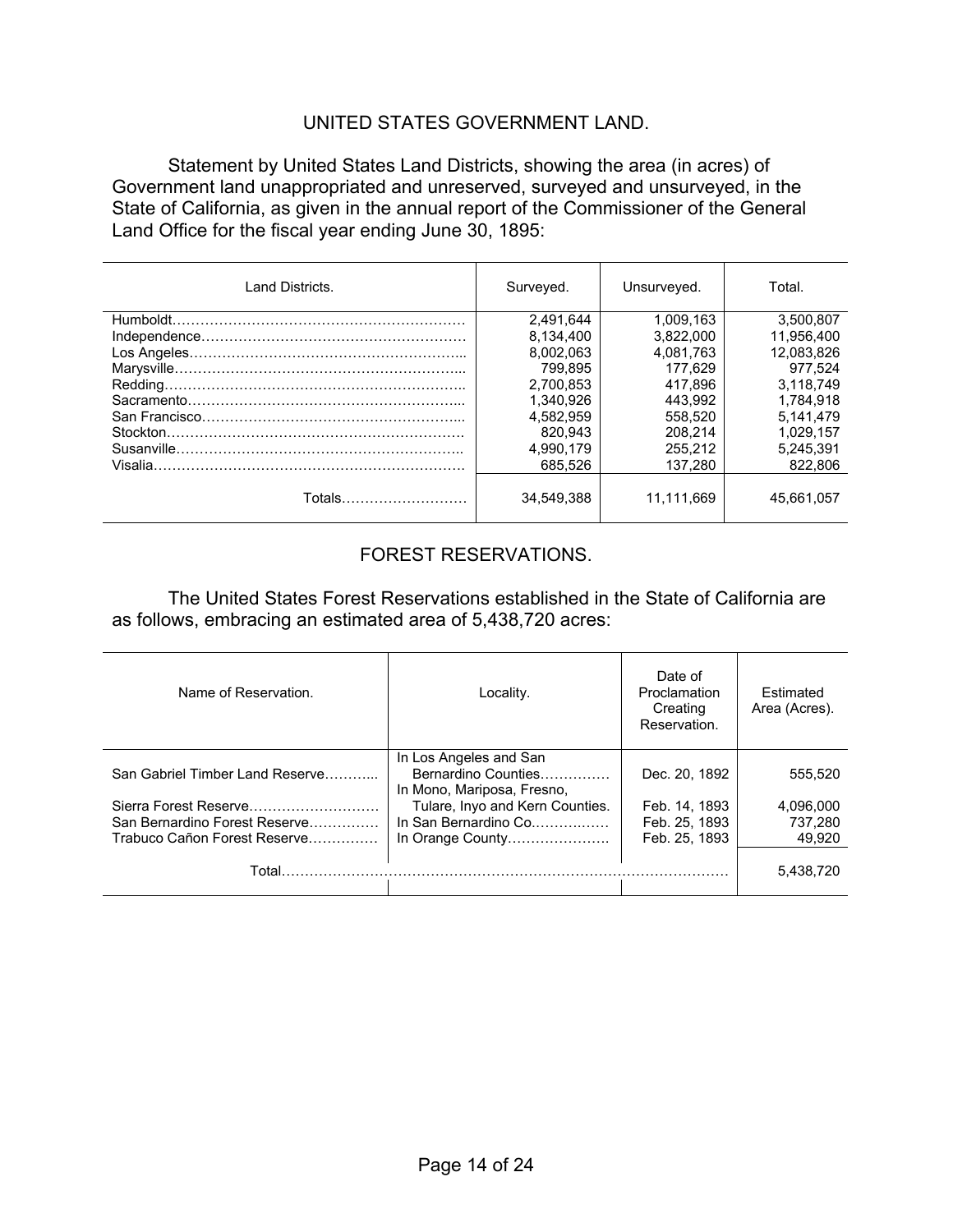#### STATE BOUNDARY LINE.

 The eastern boundary of the State of California, as defined in the Constitution of California of 1849 and in that of 1879, is as follows: "Commencing at the point of intersection of the forty-second degree of north latitude with the one hundred and twentieth degree of longitude west from Greenwich, and running south on the line of said one hundred and twentieth degree of west longitude until it intersects the thirtyninth degree of north latitude; thence running in a straight line in a southeasterly direction to the River Colorado at a point where it intersects the thirty-fifth degree of north latitude."

 The point of intersection of the one hundred and twentieth degree of longitude west from Greenwich with the thirty-ninth degree of north latitude lies in Lake Tahoe, about three miles from its southern shore. It was therefore necessary, in making the original surveys, to establish by triangulation the point where the line southeastward from this point in the lake intersects the lake shore. In doing this, it appears that, through some mistake, this point of intersection with the lake shore was erroneously fixed at a point about three quarters of a mile too far west, which was taken as the initial point of the survey to the intersection of the Colorado River and the thirty-fifth degree of north latitude, a distance of some four hundred miles.

 By Act of the Legislature approved February 26, 1889, the Surveyor-General of this State was authorized and directed to correct and establish that portion of the eastern boundary line of the State of California, southeastward form the intersection of the thirty-ninth degree of north latitude with the one hundred and twentieth degree of longitude west from Greenwich, provided the whole cost of the work should not exceed the sum of \$5,000. Under the provisions of this Act the survey was commenced, the first work being to establish the point where the line southeastward from the point of intersection in the lake intersects with the lake shore. This point of intersection with the lake shore was found to be about three quarters of a mile farther east than the one fixed by the original surveys, thus verifying the fact (as stated in the report of the civil engineers who made this survey), "that the State boundary southeastward from Lake Tahoe is incorrectly marked in the field, and that the boundary-line monuments should be moved about three quarters of a mile farther east."

 The following extract from the repot of C. E. Grunsky and William Minto, the civil engineers in charge of this new survey, shows the work done on this boundary line southeastward toward the Colorado River:

#### EXTRACT FROM REPORT OF THE CIVIL ENGINEERS ON THE STATE BOUNDARY LINE.

 Having, as above set forth, ascertained the longitude of a point on the State line in the same latitude as the granite monument on the southeastern lake shore, the survey was continued from this granite monument, as follows:

#### N. 89° 59' 43".79 E.

2,465 feet, cross old stage road Carson to Placerville N. E. and S. W.

4,073.3 feet to a point (J') on State boundary line in the same latitude as the granite monument on the lake shore (J).

Set a pine post, 50 inches by 5 inches by 5 inches, marked "CAL." on S. W. face, "NEV." on N. E. face, and "4 m. 39.64 chs." on N. W. face, from which a pine tree, 30 inches in diameter, marked "B.T.," bears N. 71° E., 101 feet distant; a pine stump, 48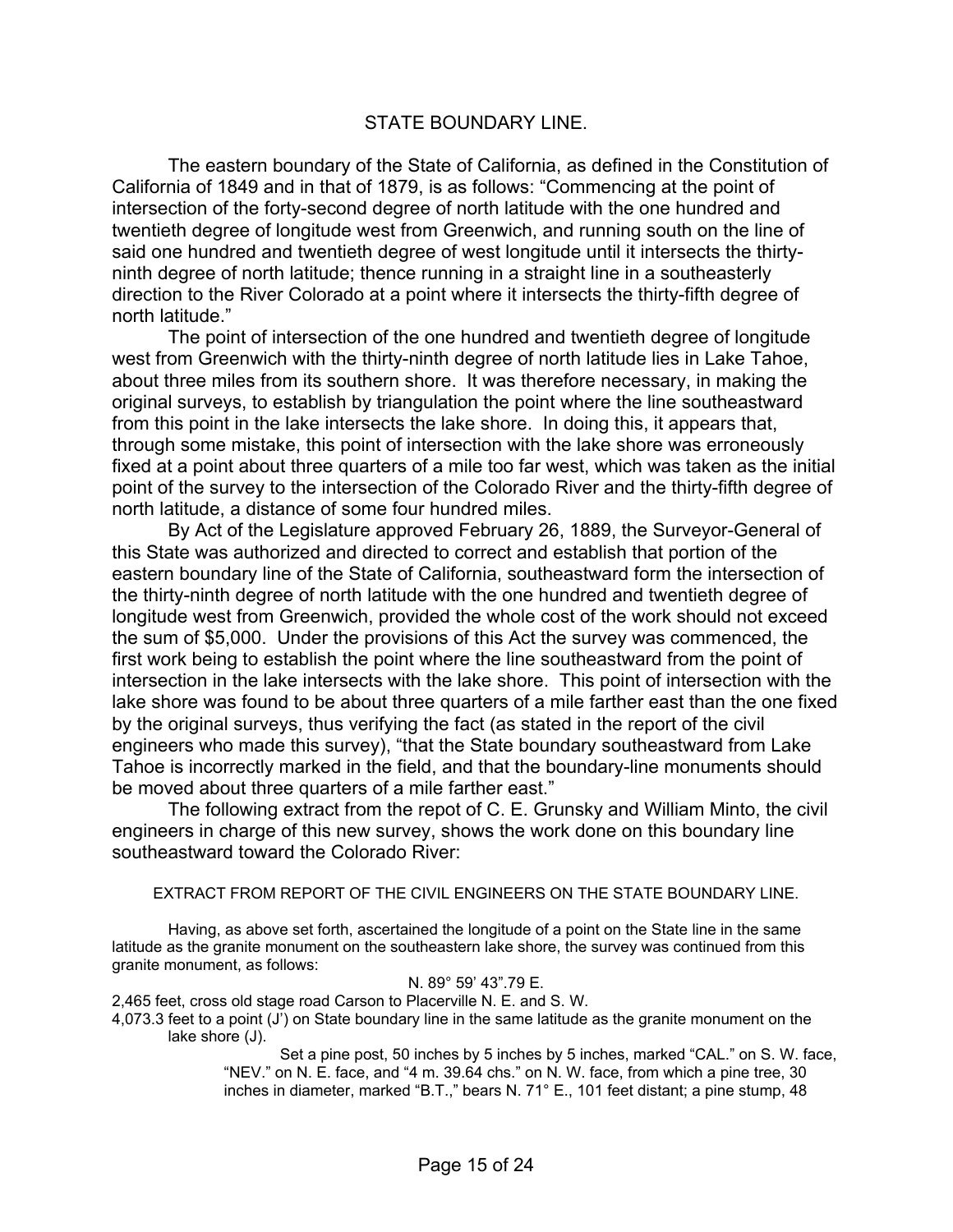inches diameter, bears N. 74 ½° W., 19 feet distant. Made a stone mound around post. Thence on the boundary line with an azimuth of 131° 21' 58".94 toward Lake Tahoe. 19.10 chains, old stage road Carson to Placerville; course N. E.

69.66 chains, small creek from the east.

70.46 chains, to shore of Lake Tahoe, bearing north and south.

Set a tamarack post, 50 inches by 6 inches by 6 inches, marked "CAL." on S. W. face, "NEV." on N. E. face, and "3 m. 49 chs." (distance from point O in lake) on N. W. face, from which:

A pitch pine, 28 inches diameter, bears N. 3 ¾° W., 41 feet distant; marked "B.T." A pitch pine, 44 inches diameter, bears S. 28 ½° E., 62 feet distant; marked

"B.T."

A post set by U. S. G. surveyors, marked "B.M. No. 2, 3169 T. 7," bears N 22  $\frac{1}{4}^{\circ}$ W., 79.1 feet distant.

 From the point J', which point is on the State boundary line, and 4 miles 39.64 chains distant from the point O in the lake, where the 39<sup>th</sup> parallel of north latitude is intersected by the 120<sup>th</sup> degree of longitude west from Greenwich, the survey of the State boundary line was continued in the direction toward the intersection of the 35th parallel of latitude with Colorado River, as follows:

 $\mathcal{L}=\mathcal{L}$ 

With the same azimuth above noted for this point, azimuth 311° 21' 58".94, ascending steep mountain bearing N. E. and S. W., and noting all distances as though measured from the above named point O in Lake Tahoe.

6 miles 20.80 chains, crest of mountain, course west; thence along S. W. slope of timbered mountain. 6 miles 59.00 chains, cross sag in mountain ridge bearing N. and S., along east slope of mountain. 7 miles 43.50 chains, spur sloping N. E., descent abrupt, broken, and precipitous. East slope of Sierra Nevada.

Set a flag on spur and from a point on line at the foot of the mountain, in west side of Carson Valley, measure at right angles to N. E. 93.40 chains to a point at which included angle between base and flag on spur is 74° 44'.

|                                                   | 10.5639267 |
|---------------------------------------------------|------------|
|                                                   | 1.9703469  |
|                                                   | 12.5342736 |
| Dist. from flag to W. end of base, 342.20 chains. |            |

11 miles 65.70 chains, west end of base or point in Carson Valley. At western edge of same set a pine post, 50 inches by 5 inches by 5 inches, marked "CAL." on S. W. face, "NEV." on N. E. face, and

- "11 m. 66 chs." on N. W. face.
	- Made a stone mound around post.

 This point is in lat. 38° 53' 12".37, long. 119° 50' 06".99; and the azimuth of the State boundary line is here 311° 25' 49".72.

13 miles 11.00 chains, Dilucki's, 95 feet to left.

13 miles 17.97 chains, road from Carson to Woodford's; course S. 25° E.

13 miles 53.90 chains, same road; course N. E.

13 miles 10.40 chains, set a cedar post, 55 inches by 7 inches by 5 inches, marked "CAL." on the S. W.

face, "NEV." on the N. E. face, and "13 m. 70 chains" on N. W. face.

Made mound of stone and earth around posts with pits to N. E. and S. W.

Sprague's barn bears N. 38° W., 5 chains distant.

A small house (Sprague's) bears N. 55° W., 8.50 chains distant.

- 14 miles 50.40 chains, von Schmidt's granite monument, marked on N. W. face, "O., 221 m. 76 chs.," is at right angles to the S. W., and 2,748.7 feet distant.
- 15 miles 6.00 chains, set a trap rock, 25 inches by 12 inches by 12 inches, marked "C." on S. W. face and "N." on N. E. face.

Made a stone mound around the same.

Baldwin's house bears S. 15 ½° E., 8 chains distant.

- 15 miles 10.30 chains, Carson and Woodford road, course S. W.
- 15 miles 55.00 chains, Tillman's house, to right about 20 chains.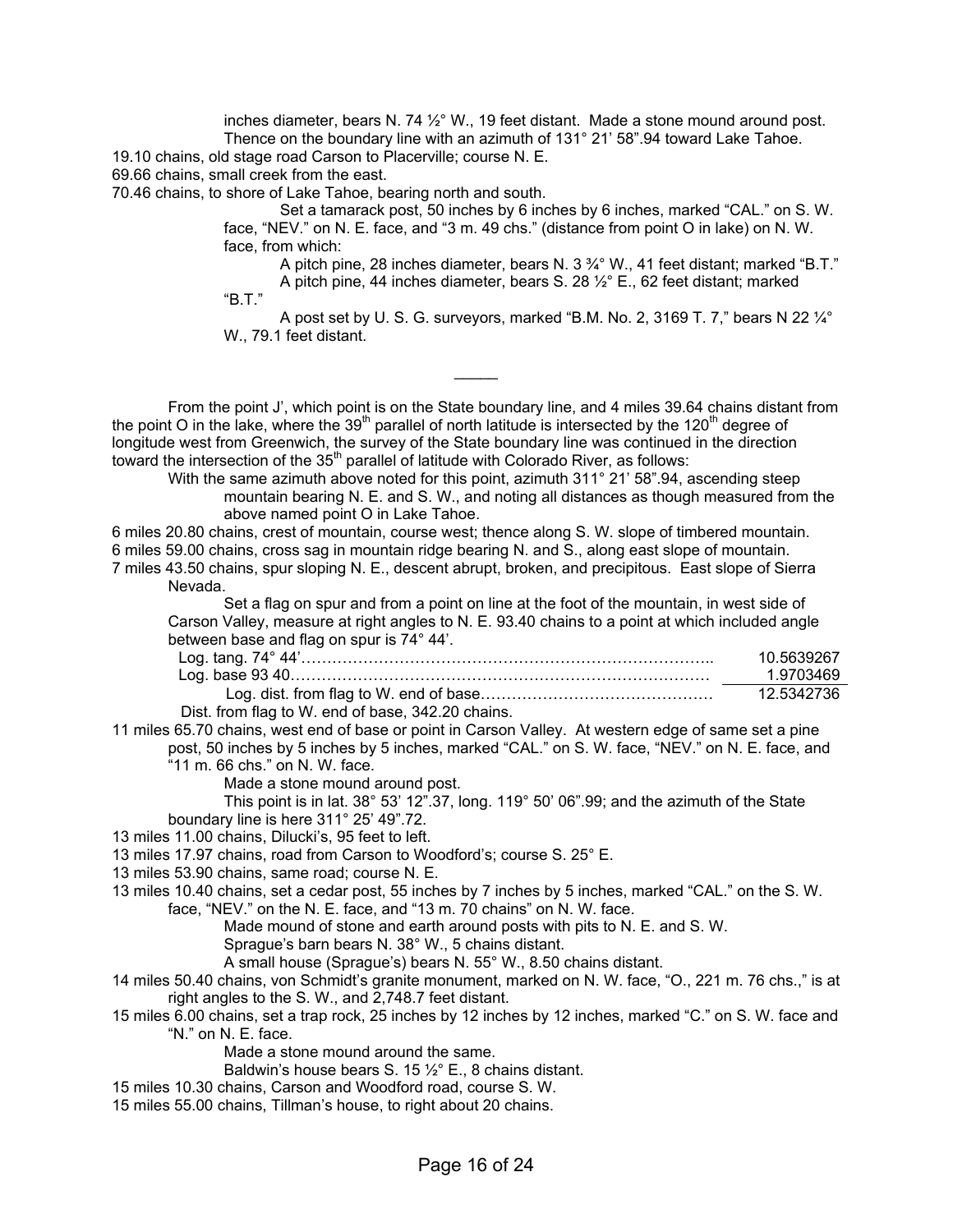16 miles 64.00 chains, set a granite stone, 20 inches by 12 inches by 7 inches, marked "C." on S. W. face, "N." on N. E. face.

Made a stone mound around the same.

Joe Dilucki's house bears S. 38° E., about 12 chains distant.

 This point is in latitude 38° 50' 05".40, longitude 119° 45' 57".84; and the azimuth of the State boundary line at this point is 311° 28' 26".06.

16 miles 77 chains, West Fork of Carson River, 30 feet wide, runs N. 20° E. Beyond which this survey could not be extended owing to the lack of the necessary funds.

 From the foregoing facts it appears that the true boundary line southeastward from Lake Tahoe to the Colorado River, a distance of more than four hundred miles, is not marked by any monuments whatever, beyond a distance of about sixteen miles from said lake.

 The following correspondence has been had between W. W. Duffield, Esq., Superintendent of the U. S. Coast and Geodetic Survey, and the Governor and the Surveyor-General of California, regarding the permanent marking by suitable monuments of the boundary line between California and Nevada:

(Copy.)

WASHINGTON, D. C., January 14, 1896.

#### *To his Excellency, the Governor of California:*

 SIR: The United States Coast and Geodetic Survey has now on hand the determination of the boundaries between California and Nevada. This work will be completed with one more season's work, and, as it has been a very expensive undertaking, there will be no money left to permanently make the line. Inasmuch as the States are the most interested parties, I beg to ask you whether something cannot be done on your part to either mark the points or help our funds for this purpose. The tracing of this line for about four hundred miles by scientific methods is properly a function of our service, but the setting of the monuments could be done by any parties and should be done immediately on conclusion of the marking. Can California aid us in this matter from her own funds? At the close of next season the party will pass over the entire line, making the final corrections, and at that time could set the monuments if the necessary aid is at hand.

Yours very respectfully,

 (Signed:) W. W. DUFFIELD, Superintendent.

(Copy.)

SACRAMENTO, CAL., January 21, 1896.

W. W. DUFFIELD, Esq., *Supt. U. S. Coast and Geodetic Survey,* Washington, D. C.:

SIR: I have the honor to acknowledge your communication of January  $14<sup>th</sup>$ , and in reply Governor Budd instructs me to ask you more definitely what work you desire done by the State of California, and what amount of money would be necessary, and when the work would have to be done and the money paid?

Hoping to hear from you regarding this matter, I remain,

Yours respectfully,

 (Signed:) J. M. TODMAN, Executive Secretary.

(Copy.)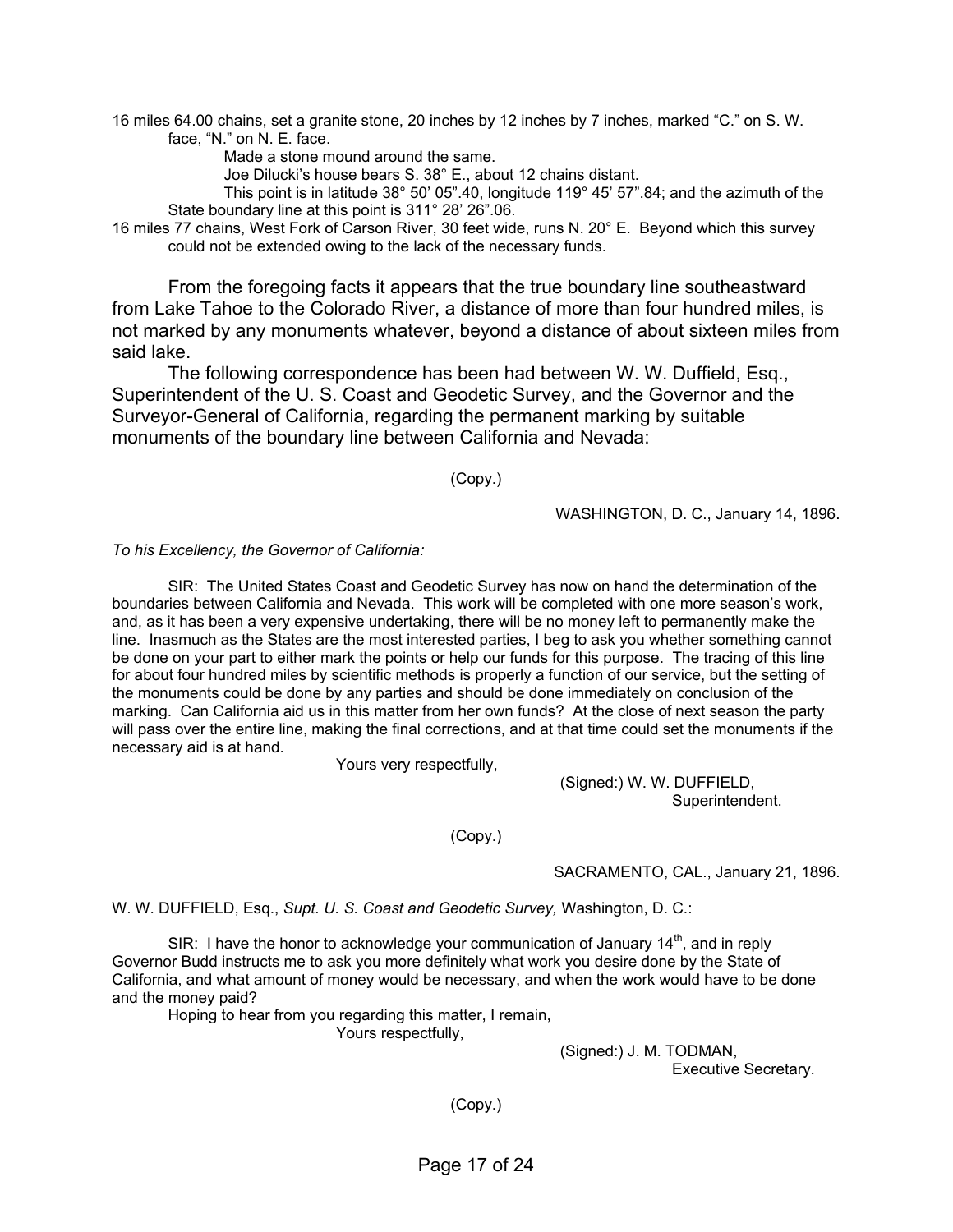*To his Excellency, the Governor of California:* 

DEAR SIR: Referring to your letter of the 21<sup>st</sup> of January, I have the honor to state that, as definitely as can be stated at the present time, the work of locating the boundary between California and Nevada, (S. E. line) will be finished in the early part of 1897.

 The part of the undertaking for which we beg to ask your assistance is the permanent marking of this line by suitable monuments when the points have been actually indicated on the ground. The aid given on behalf of the State might be in the shape of an appropriation, or, what would seem preferable, the Surveyor-General might send a party there to cooperate with our own; the State party confining themselves to the task of procuring and setting the monuments on the points located by us. In regard to the expense, that would depend entirely on how elaborate and frequent the monuments are; and California might suit her convenience entirely in that respect. The sole interest the United States has in the matter is to see the work, which we have done at considerable expense, permanently fixed, so that it may not be lost and may be available at any future time. The cost of furnishing and setting the monuments, I should think, might cost anywhere from \$10,000 to \$20,000, depending, as before stated, on their number and size. It would be advisable to take up the work of establishing the permanent marks when out party passes over the line for the last time.

Very respectfully,

 (Signed:) W. W. DUFFIELD, Superintendent.

(Copy.)

SACRAMENTO, CAL., February 5, 1896.

HON. W. W. DUFFIELD, *Supt. U. S. Coast and Geodetic Survey,* Washington, D. C.:

SIR: I have the honor to acknowledge receipt of your communication of January  $31<sup>st</sup>$ , and will call Governor Budd's attention to the same at the earliest possible moment. He is not in Sacramento at present.

Yours truly,

 (Signed:) JOSEPHINE M. TODMAN, Executive Secretary.

(Copy.)

SACRAMENTO, CAL., February 17, 1896

HON. M. J. WRIGHT, *Surveyor-General*, Sacramento, Cal.:

 DEAR SIR: Governor Budd instructs me to hand you the inclosed correspondence with the Superintendent of the U. S. Coast and Geodetic Survey, W. W. Duffield, at Washington, D. C., with the request that you look into this matter.

Very respectfully,

 (Signed:) J. M. TODMAN, Executive Secretary.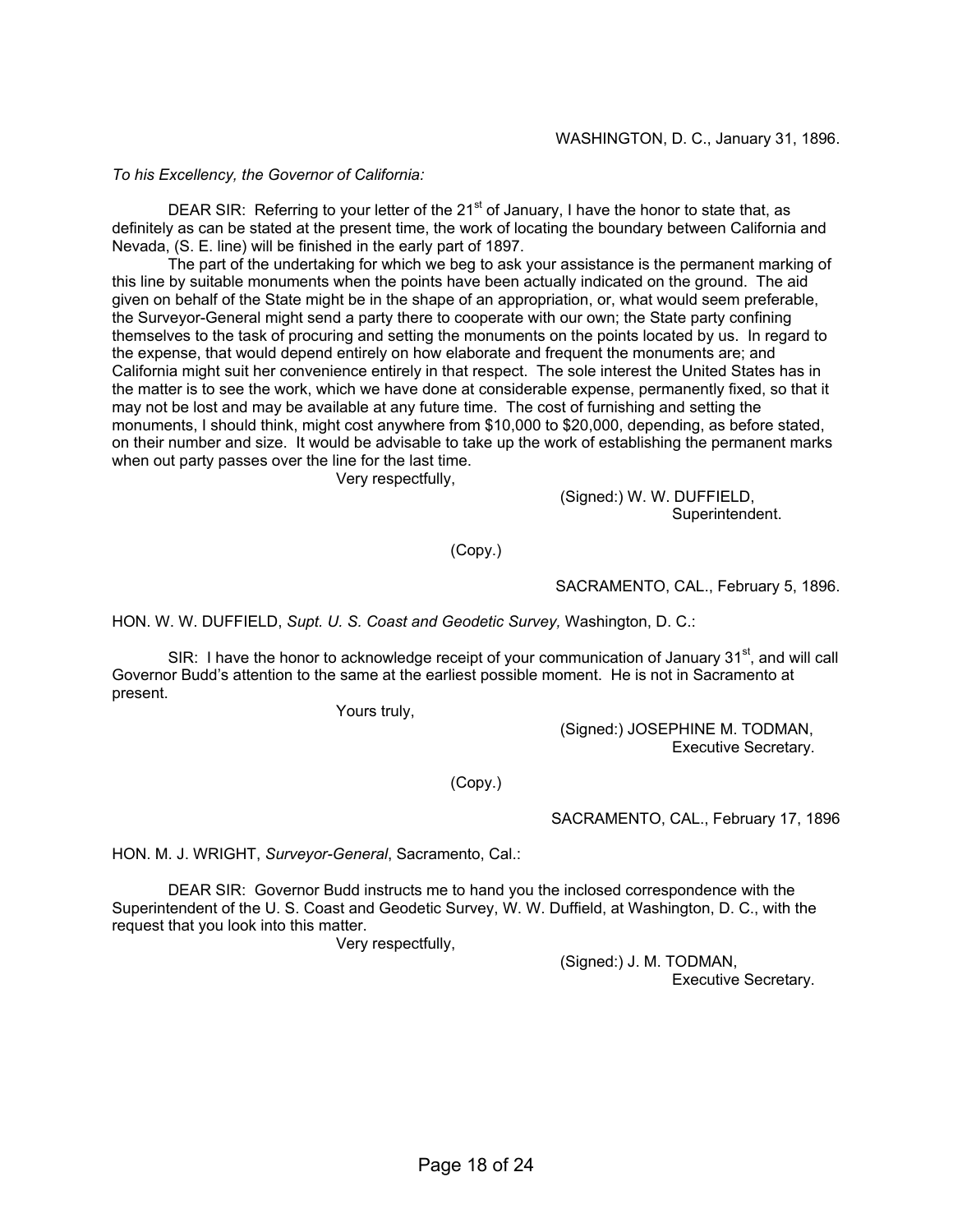(Copy.)

SACRAMENTO, CAL., February 18, 1896.

W. W. DUFFIELD, Esq., *Superintendent U. S. Coast and Geodetic Survey*, Wasington, D. C.:

 SIR: The correspondence between you and Governor of California, relating to the premanent marking, by suitable monuments, of the boundary line betwenn California and Nevada, has been handed to me by the Governor, with the request that I investigate the matter.

 I fully appreciate the importance to California, Nevada, and the United States of having this boundary line permanently marked by suitable monuments, and I agree with you that it would be advisable to establish such monuments when your party passes over the line for the last time.

 Regarding your request that California erect these monuments, or assist in doing so, I have to advise you that this cannot be done without an appropriation by the Legislature for such purpose, and as the Legislature does not convene until January next, nothing can be done in the matter before that time.

 Upon further consideration, it may be deemed advisable to present the matter to the Legislature at its next session, and ask for an appropriation for this purpose; and that I may be fully informed in the matter, will you kindly advise me at about what time your party will start to pass over the line for the last time; what point you will start from, and the probably length of time it will take to pass over the entire line; also, whether or not Nevada proposes to assist in this matter, provided California should decide to do so?

Very respectfully,

 (Signed:) M. J. WRIGHT, Surveyor-General.

(Copy.)

WASHINGTON, D. C. February 27, 1896.

M. J. WRIGHT, Esq., *Surveyor-General of California,* Sacramento, Cal.:

SIR: Replying to your letter of the 18<sup>th</sup> of February  $-$ 

 I beg to say that our party will, in all probability, start to pass over the line (California and Nevada boundary) for the last time in the early part of 1897, possibly by the first of February. The point of beginning will be the southernmost point of the line. Three months at least will be needed to pass over the entire distance. We have no knowledge as to whether Nevada intends to take part in the work done or not. We appealed to California, because it was at her instance that the work was undertaken – *i. e.*, at the instance of Representatives in Congress; and this being the case, it appeared to me that the marking of the line, as determined by us, was but the legitimate and natural consequence of her first step in the matter.

Yours respectfully,

 (Signed:) W. W. DUFFIELD, Superintendent.

 From the foregoing correspondence it appears that the work establishing this boundary line by the U. S. Coast and Geodetic Survey was undertaken at the instance of the State of California through her Representatives in Congress; and this being the case, it is claimed that the marking of the line by the State was but the legitimate and natural consequence of California's first step in the matter.

 There can be no question as to the importance to the State of having this boundary line permanently marked by suitable monuments, so the work done may not be lost, but will be available to the State at any future time.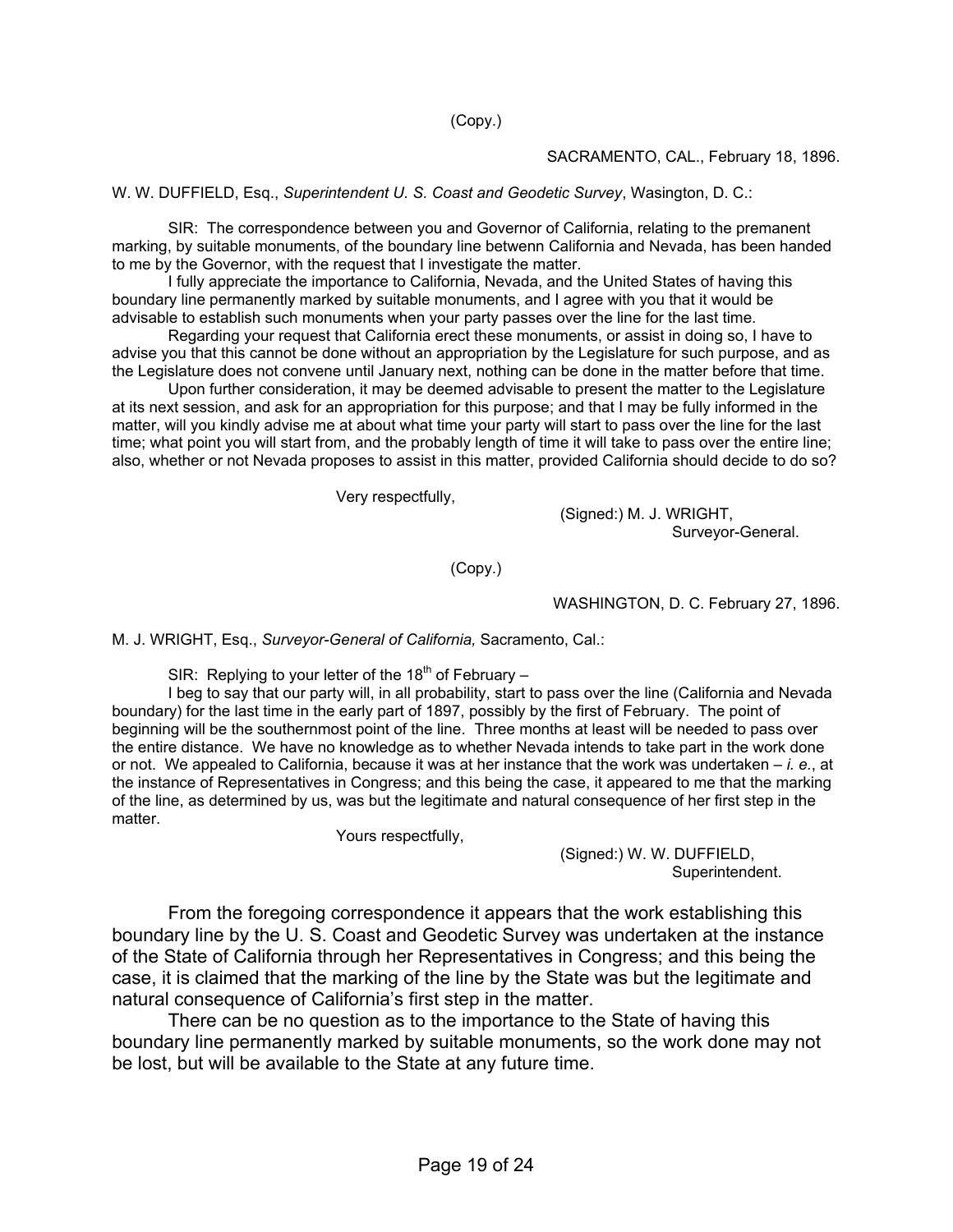I would therefore recommend that some action be taken by the next Legislature providing for the permanent marking, by suitable monuments, of the boundary line between California and Nevada from Lake Tahoe to the River Colorado.

 This is a matter of importance to the State, and should receive careful attention from the Legislature.

#### AN ACT

#### REGULATING THE SALE OF THE LANDS UNCOVERED BY THE RECESSION OR DRAINAGE OF THE WATERS OF INLAND LAKES, AND UNSEGREGATED SWAMP AND OVERFLOWED LANDS, AND VALIDATING SALES AND SURVEYS HERETOFORE MADE.

[Approved March 24, 1893.]

#### *The People of the State of California, represented in Senate and Assembly, do enact as follows:*

 SECTION 1. Any person desiring to purchase any of the lands uncovered by the recession or drainage of the waters of inland lakes, and inuring to the State by virtue of her sovereignty, or the swamp and overflowed lands not segregated by the United States, shall make an application therefore to the Surveyor-General of the State, which application shall be accompanied by applicant's affidavit that he is a citizen of the United States or has declared his intention to become such, a resident of this State, of lawful age, that he desires to purchase such lands (describing the same by legal subdivision, or by metes and bounds, if the legal subdivisions are unknown) under the provisions of this Act; that he desires to purchase the same for his own use and benefit, and for the use and benefit of no other person or persons whomsoever, and that he has made no contract or agreement to sell the same, and that he does not own any State lands which, together with that now sought to be purchase, exceeds six hundred and forty acres.

 SEC. 2. Upon the filing of said application, when the land has not been sectionized, the Surveyor-General shall authorize the County Surveyor of the county where the whole or the greater portion of the land lies, to survey the same, who shall make an actual survey thereof, at the expense of the applicant, establishing four corners to each quarter section, and connecting the same with a United States survey; and he must, within thirty days, file with the Surveyor-General a copy, under oath, of his field-notes and plat, and a statement, under oath, showing whether or not the land is occupied by any actual settler.

 SEC. 3. If the surveyor thus authorized shall fail to make his return to the Surveyor-General within the time specified in the preceding section, the Surveyor-General may designate another person to make said survey.

 SEC. 4. No application to purchase land under this Act shall be approved by the Surveyor-General until the expiration of ninety days from the filing thereof in his office, and meanwhile the land shall be subject to the adverse claim of any actual settler who has raised thereon when the said application was filed.

 SEC. 5. The swamp and overflowed lands designated in this Act shall be sold and patented at the same price, and on the same terms and manner of payment as at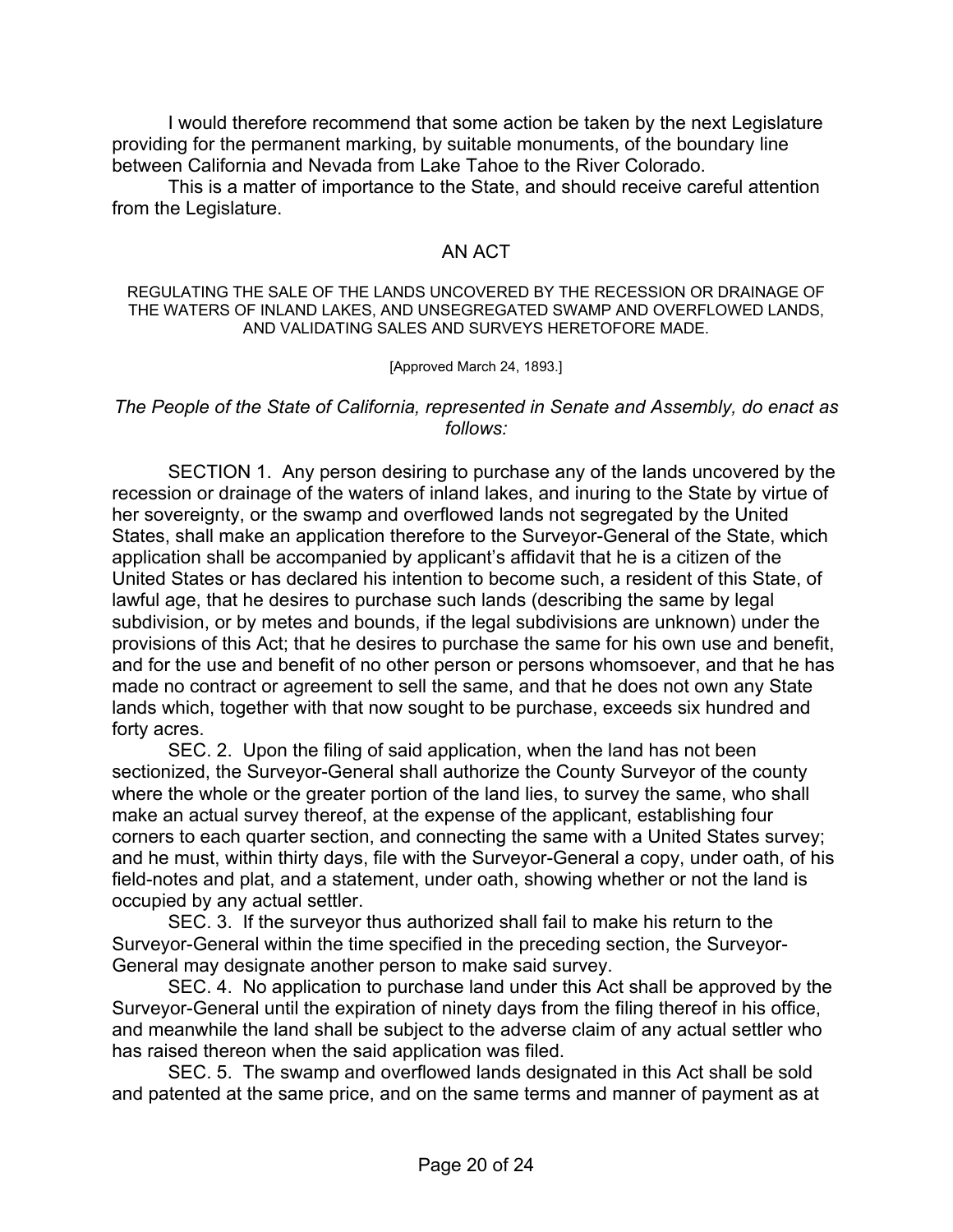present provided for swamp and overflowed lands. All moneys received for said swamp and overflowed lands shall be paid into the Swamp Land Fund of the county in which the lands are situated, and shall be treated and disposed of in the manner as moneys arising from the sale of segregated swamp and overflowed lands. If any of the lands are suitable for cultivation without reclamation, such lands shall be sold only to actual settlers in tracts not exceeding three hundred and twenty acres. Lands uncovered by the recession or drainage of the waters of inland lakes shall be sold at two dollars and fifty cents per acre, upon the same terms of payment as for swamp and overflowed land. All moneys derived from the sale of such uncovered lands shall be paid into the School Fund of the county where the land lies.

 SEC. 6. Any of the lands designated in this Act which, by reason of periodical overflow, need and are susceptible of reclamation, may be reclaimed by the formation of districts, in the same manner and subject to all of the provisions of law regulating the reclamation of swamp and overflowed lands; *provided*, that the Board of Supervisors of the county in which the lands, or the greater part thereof, are situated, must first determine, upon proper petition presented therefore, by the holders of the title, or evidence of title, representing one half or more of any body of such land, that such reclamation is necessary and feasible.

 SEC. 7. When land has been sold under this Act, no contest shall be maintained against the purchaser on the ground that the land is not of the character stated in the application, unless it is shown that it is not of the character recited in section one of this Act.

 SEC. 8. All uncanceled certificates of purchase and patents heretofore issued, and payments heretofore made, for any lands as swamp and overflowed lands, which lands belong to any of the classes described in section one of this Act, whether or not such lands were segregated or sectionized, shall, for all purposes, be valid, and shall have the same force and effect as if such lands had been at all times subject to sale as swamp and overflowed lands; *provided, however*, that any and all contests now existing between settlers and holders of certificates of purchase shall not be affected by the provisions of this Act.

 SEC. 9. All plats of any of the lands described in section one of this Act, which have been heretofore made under authority of the United States Surveyor-General, and which plats designate the same as swamp and overflowed lands, shall be deemed valid and effectual as surveys of such lands from and after the date thereof.

SEC. 10. This Act shall take effect from and after its passage.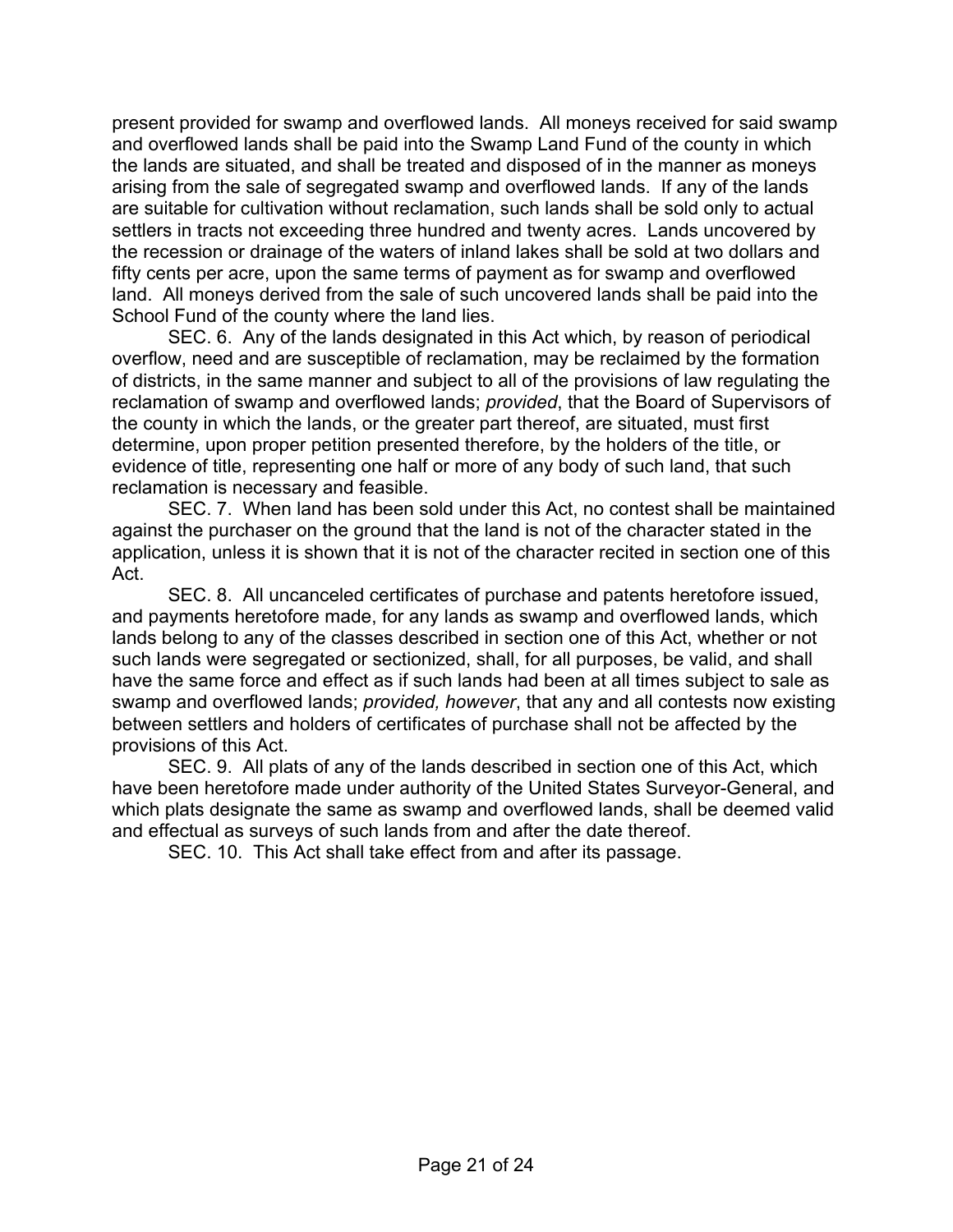#### AN ACT

#### TO DEFINE THE DUTIES OF AND TO LICENSE LAND SURVEYORS. [Approved March 31, 1891.]

#### *The People of the State of California, represented in Senate and Assembly, do enact as follows:*

 SECTION 1. Every person desiring to become a licensed land surveyor in this State must present to the State Surveyor-General of this State a certificate that he is a person of good moral character; also a certificate signed by three licensed surveyors, or a certificate signed by the Board of Examining Surveyors (provided for in section five of this Act), which certificate shall set forth that the person named therein is, in the opinion of the person signing the same, a fit and competent person to receive a license as a land surveyor, together with his oath that he will support the Constitution of this State and of the United States, and that he will faithfully discharge the duties of a licensed land surveyor, as defined in this Act.

 SEC. 2. Upon receipt of such certificate and oath by the State Surveyor-General, it shall be his duty to forthwith issue to such applicant a license, without charge, which license shall set forth the fact that the applicant is a competent surveyor, or that he has had at least two years' experience in the field as a surveyor or assistant surveyor.

 SEC. 3. Such licenses shall contain the full name of the applicant; the technical institution from which he is a graduate (if he be a graduate), or if he be not a graduate, the fact must be stated in the license; his birthplace, age, and to whom issued; the name of the person upon whose certificate the license is issued, and the date of its issuance.

 SEC. 4. All papers received by the State Surveyor-General on application for licenses shall be kept on file in his office, and a proper index and record thereof shall be kept by him, and a list of all licensed land surveyors shall be kept by him, and he shall monthly transmit to the County Recorder of each county in this State a full and correct list of all persons so licensed; and it is hereby made the duty of such Recorders to keep such lists in their offices in such a way as they may be easily accessible to all persons.

 SEC. 5. Within twenty days after the passage of this Act, the Governor shall appoint three surveyors in good standing, members of the Technical Society of the Pacific Coast, and two other surveyors in good standing, not members of such society, as a Board of Examining Surveyors, who shall conduct such examinations and make such inquiries as to whom they may seem necessary to ascertain the qualifications of applicants for surveyors' licenses.

 SEC. 6. A majority of the Board of Examining Surveyors shall meet on the first Friday of each month during their term of office, in the rooms of the Technical Society of the Pacific Coast, in San Francisco, and at such other times and places as they may select. The members of the Board shall hold office for the term of one year from the date of appointment, and shall serve without compensation.

 SEC. 7. Every licensed surveyor shall have a seal of office, the impression of which muse contain the name of the surveyor, his principal place of business, and the words "Licensed Surveyor"; and all maps and papers signed by him, and to which said seal has been attached, shall be prima facie evidence in all the courts of this State.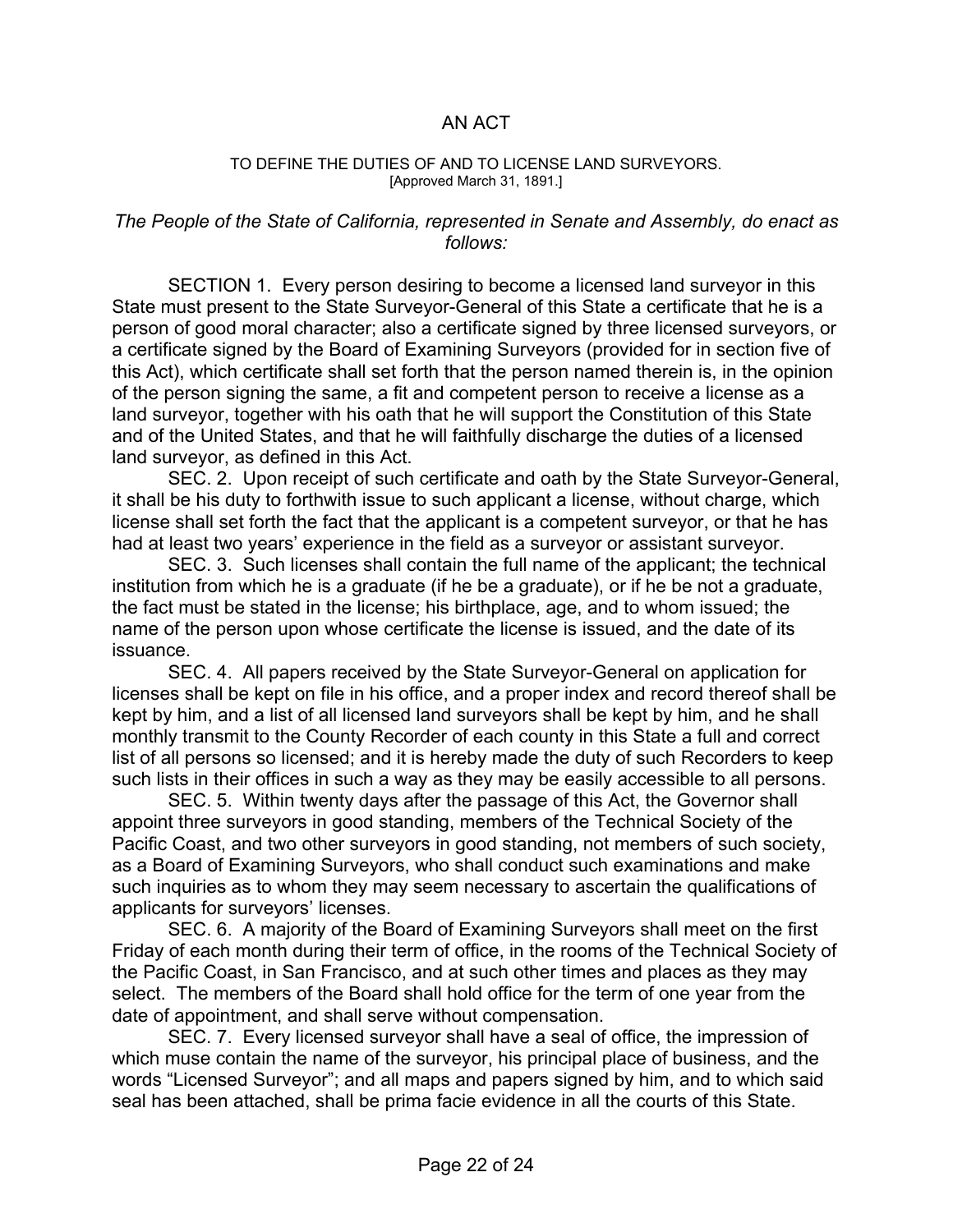SEC. 8. Surveyors' licenses issued in accordance with this Act, shall remain in force until revoked for cause, as hereinafter provided.

 SEC. 9. Every licensed surveyor is authorized to administer and certify oaths, when it becomes necessary to take testimony to identify or establish old or lost corners; or if a corner or monument be found in a perishable condition, and it appears desirable that evidence concerning such corner or monument be perpetuated; or whenever the importance of the survey makes it desirable, to administer an oath, for the faithful performance of duty, to his assistants. A record of such oaths shall be preserved as a part of the field-notes of the survey.

 SEC. 10. Every licensed surveyor is hereby authorized to make surveys relating to the sale or subdivision of lands, the retracing or establishing of property or boundary lines, public roads, streets, alleys, or trails; and it shall be the duty of each surveyor, whenever making any such surveys, except those relating to the retracing or subdivision of cemetery or town lots, whether the survey be made for private persons, corporations, cities, or counties, to set permanent and reliable monuments, and such monuments must be permanently marked with the initials of the surveyor setting them.

 SEC. 11. Within sixty days after a survey relation got the sale or subdivision of lands, the retracing or establishing of property and boundary lines, public roads or trails, original cemetery or town sites, and their subdivisions has been made by a licensed surveyor, he shall file with the Recorder of the county in which such survey or any portion thereof lies, a record of survey. Such record shall be made in a good draughtsmanlike manner, on one or more sheets of firm paper of the uniform size of twenty-one by thirty inches. This record of survey shall be either an original plat or a copy thereof, and must contain all the data necessary to enable any competent practical surveyor to retrace the survey. The record of survey must show: All permanent monuments set, describing their size, kind and location, with reference to the corners which they are intended to perpetuate; all bearing or witness trees marked in the field; complete outlines of the several tracts or parcels of land surveyed within courses, and lengths of boundary lines; the angles, as measured by Vernier readings, which the lines of blocks or lots, if the record relate to an original town-site survey, make with each other and with the center lines of adjacent streets, alleys, roads, or lanes; the variations of the magnetic needle with which old lines have been retraced; the scale of the map, the date of survey; a proper connection with one or more points of an original or larger tract of land, and the name of the same; the name of the grant or grants, or of the townships and ranges, within which the survey is located; the signature and seal of the surveyor; *provided*, that nothing in this section shall require record to be made of surveys of a preliminary nature, where no monuments or corners are established.

 SEC. 12. The record of surveys thus filed with the County Recorder of any county must be by him pasted into a stub book provided for that purpose, and he must keep a proper index of such records, by name of owner, by name of surveyor, by name of grant, city, or town, and by United States subdivisions; and he shall make no charge for filing and indexing such records of surveys.

 SEC. 13. Upon the failure of any licensed surveyor to comply with the requirements of this Act, and the furnishing of satisfactory proofs of such fact, the State Surveyor-General must revoke his license, and no other license shall be issued to him within one year from such revocation. A violation of section eleven of this Act shall be a